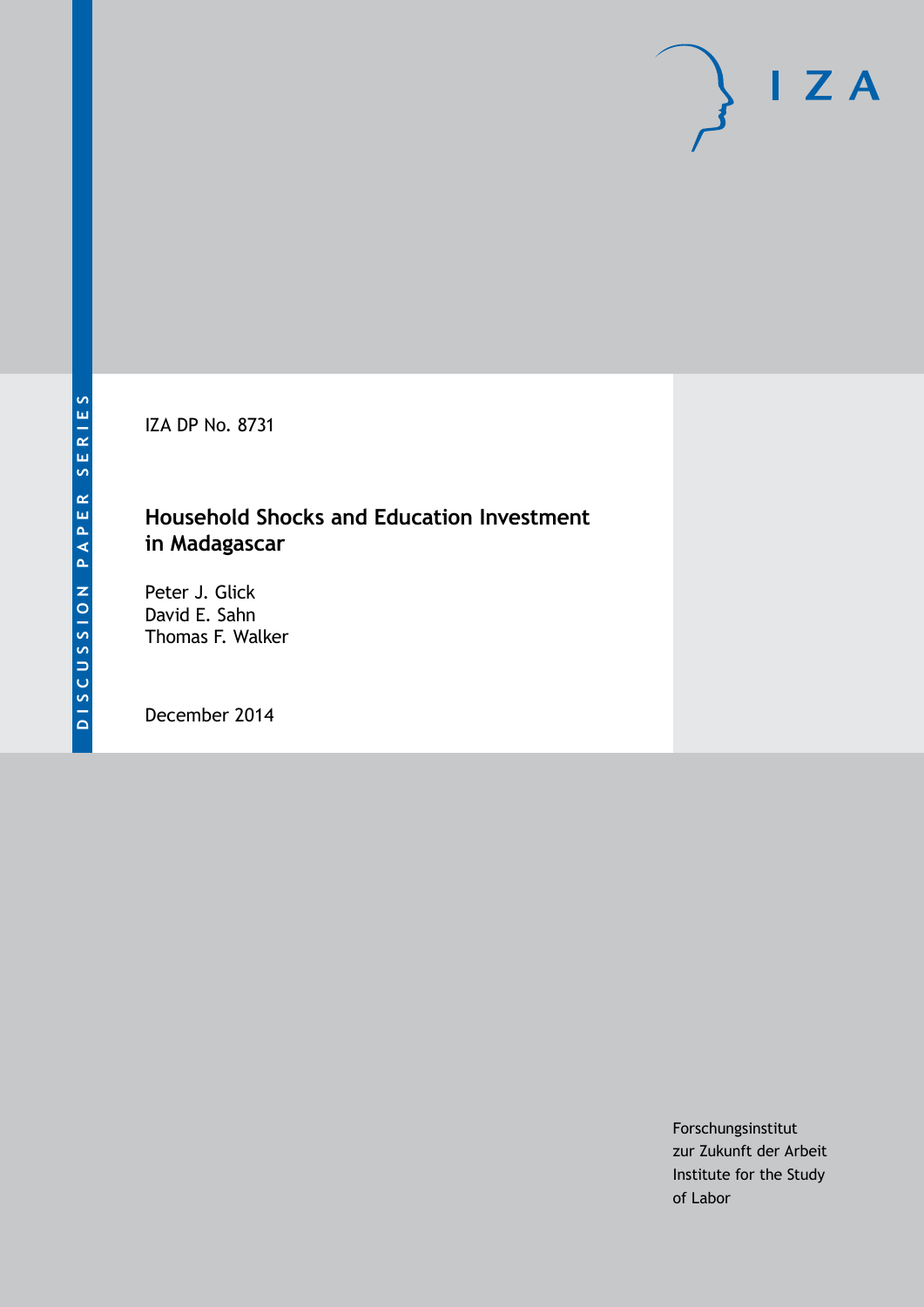# **Household Shocks and Education Investment in Madagascar**

## **Peter J. Glick**

*RAND Corporation*

## **David E. Sahn**

*Cornell University, IZA and CERDI*

**Thomas F. Walker** *World Bank*

Discussion Paper No. 8731 December 2014

IZA

P.O. Box 7240 53072 Bonn **Germany** 

Phone: +49-228-3894-0 Fax: +49-228-3894-180 E-mail: [iza@iza.org](mailto:iza@iza.org)

Any opinions expressed here are those of the author(s) and not those of IZA. Research published in this series may include views on policy, but the institute itself takes no institutional policy positions. The IZA research network is committed to the IZA Guiding Principles of Research Integrity.

The Institute for the Study of Labor (IZA) in Bonn is a local and virtual international research center and a place of communication between science, politics and business. IZA is an independent nonprofit organization supported by Deutsche Post Foundation. The center is associated with the University of Bonn and offers a stimulating research environment through its international network, workshops and conferences, data service, project support, research visits and doctoral program. IZA engages in (i) original and internationally competitive research in all fields of labor economics, (ii) development of policy concepts, and (iii) dissemination of research results and concepts to the interested public.

<span id="page-1-0"></span>IZA Discussion Papers often represent preliminary work and are circulated to encourage discussion. Citation of such a paper should account for its provisional character. A revised version may be available directly from the author.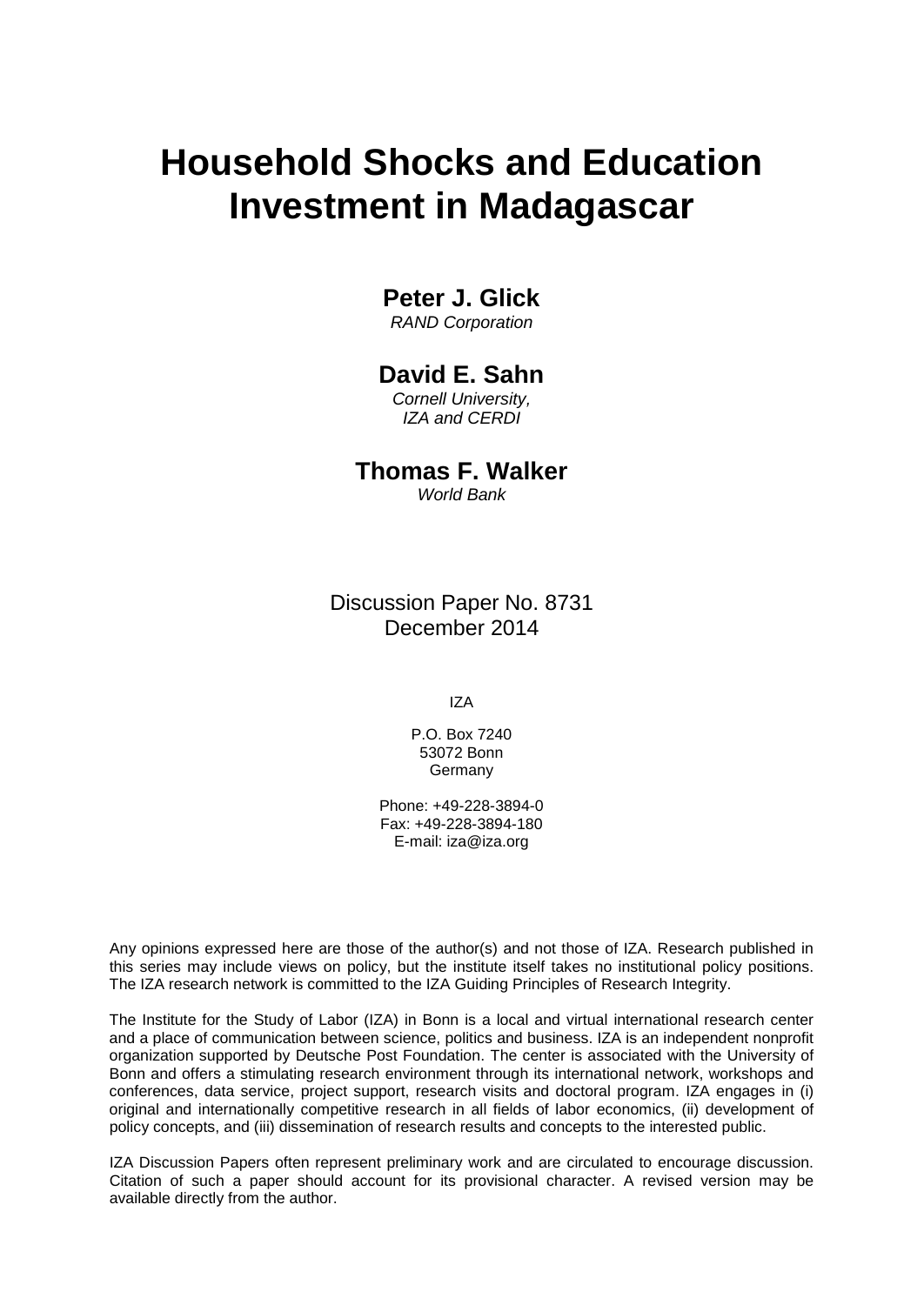IZA Discussion Paper No. 8731 December 2014

# **ABSTRACT**

# **Household Shocks and Education Investment in Madagascar[1](#page-1-0)**

This paper measured the extent to which households in Madagascar adjust children's school attendance in order to cope with exogenous shocks to household income, assets and labour supply. Our analysis was based on a unique data set with 10 years of recall data on school attendance and household shocks. We found that the probability of a child dropping out of school increased significantly when the household experienced an illness, death or asset shock. We proposed a test to distinguish whether the impact of shocks on school attendance could be attributed to credit constraints, labour market rigidities, or a combination of the two. The results of the test suggested that credit constraints, rather than labour market rigidities, explain the inability of households in Madagascar to keep their children in school during times of economic distress.

JEL Classification: I25, J22, D13, E24

Keywords: education, development, household shocks, time allocation, labor supply, Madagascar

Corresponding author:

David E. Sahn Cornell University B16 MVR Hall Ithaca, New York 14853 USA E-mail: [David.Sahn@cornell.edu](mailto:David.Sahn@cornell.edu)

 $1$  We would like to acknowledge the useful comments of George Jakubson.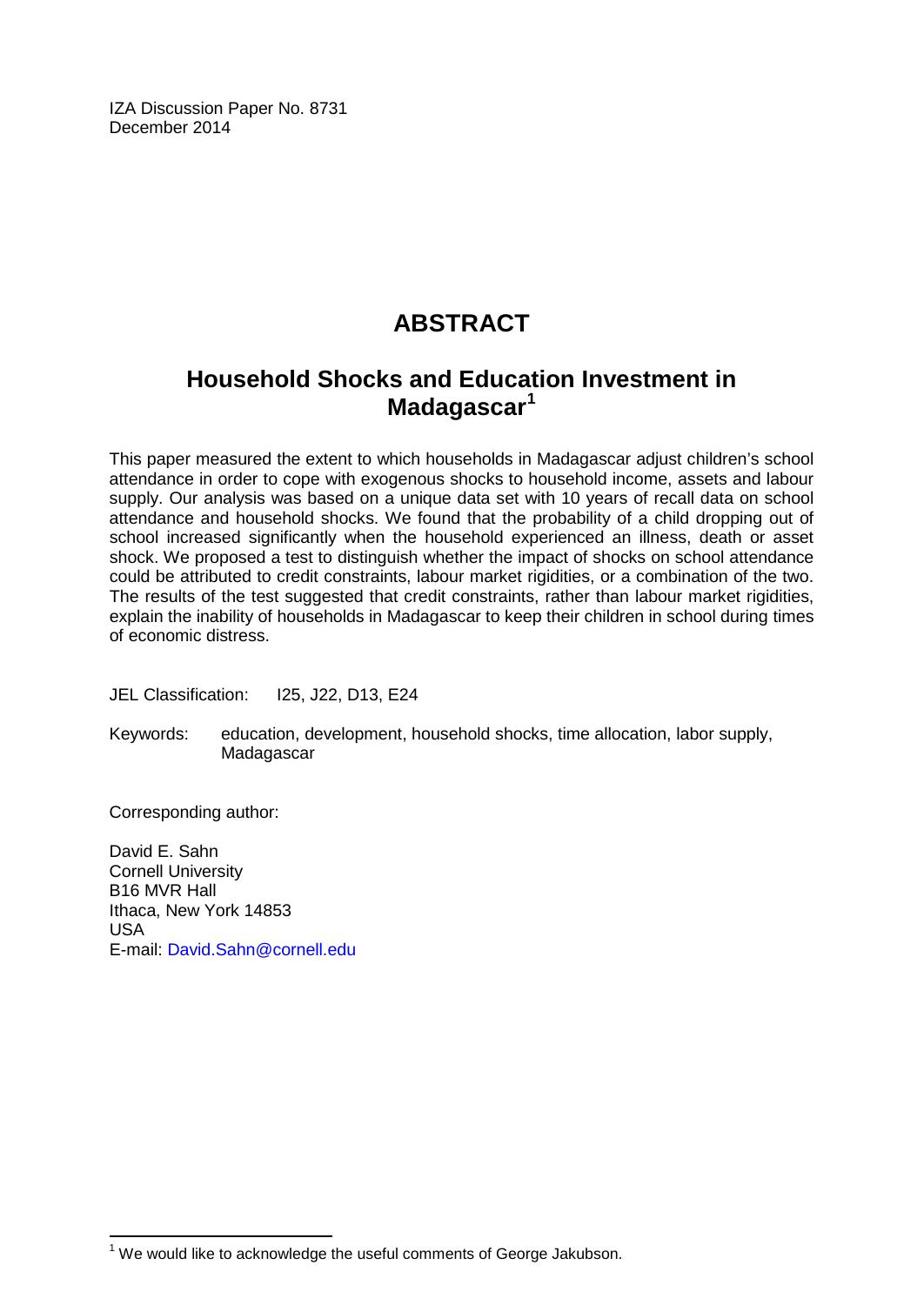#### **I. Introduction**

In recent years, Madagascar has made considerable progress in raising its net primary school enrolment rate, from 67% in 2001–2002 to 98% in 2004–2005 (World Bank, 2008). This is often attributed to the decision to eliminate school fees for public primary education in 2002, following a prolonged political crisis. The provision of free school supplies (a book bag, a textbook and a kit containing pencils and other items) to all primary school children also is considered to have played an important role. Nonetheless, as of 2011, primary completion rates remained around 70%, and dropout rates around 60% (World Bank, 2014). Delayed enrolment is also a concern, with nearly a third of children enrolling in school after their sixth birthday, and over 8% after age nine.

From a policy perspective, it is important to understand the factors preventing children in Madagascar from progressing further in their education. This is especially crucial, given that two-thirds of the population in Madagascar live below the poverty line, and education is important in determining success in the labour market, both in terms of finding a job in the small but expanding formal labour market and in terms of wages received. As in much of Africa, unemployment is low, with 88% of adults working, although many are working poor, especially those in agriculture where returns are the lowest. In rural areas, where 80% of workers reside, increases in education are associated with higher hourly earnings, even among agricultural workers (Hoftijzer and Paci, 2008; Glick, 1999). It is in this context that we explored whether unanticipated health and economic shocks caused children to drop out of school or delay enrolment, thereby compromising their future welfare and employment prospects. Understanding the impact of shocks on education decisions—and the channels of this impact—could help in designing safety nets and other policies to insulate investments in education from such shocks.

There have been a few studies that attempt to measure the impact of unanticipated shocks on education investment; the literature is discussed in detail in Section II. Our paper built on this literature by employing a discrete hazard model to test the response of school attendance in Madagascar to various types of idiosyncratic household shocks. This model captured the trade-off in allocation of children's time between labour, leisure and schooling, which in the absence of complete markets is inseparable from household resources (Becker, 1965; Jacoby and Skoufias,  $1997$ )<sup>2</sup> A novelty of our study was the unusually detailed data set used, which came from a nationwide survey of schooling and educational attainment in Madagascar. Ten years of recall data were collected on various idiosyncratic shocks, mostly events expected to cause economic stress. These included illness and death of the household head and spouse; transitions into unemployment; unanticipated loss of crops, land and livestock; and lower-than-expected business income. We found strong evidence that such shocks result in higher rates of dropout and lower rates of enrolment. We also examined the impacts on enrolment and dropout of access to secondary schools, local primary school quality and a government-sponsored health program, Secaline, which provides iron and folate supplementation, deworming and other types of nutrition to children enrolled in primary school.

Another innovation of this paper was that we tested how credit market and labour market rigidities differentially moderate the effects of shocks on schooling decisions.

<sup>&</sup>lt;sup>2</sup> 'Complete markets' here included not only access to formal savings and credit instruments, but also informal arrangements that would fully insure the household against unanticipated shocks to income and assets (see, e.g., Townsend, 1994; Udry, 1994).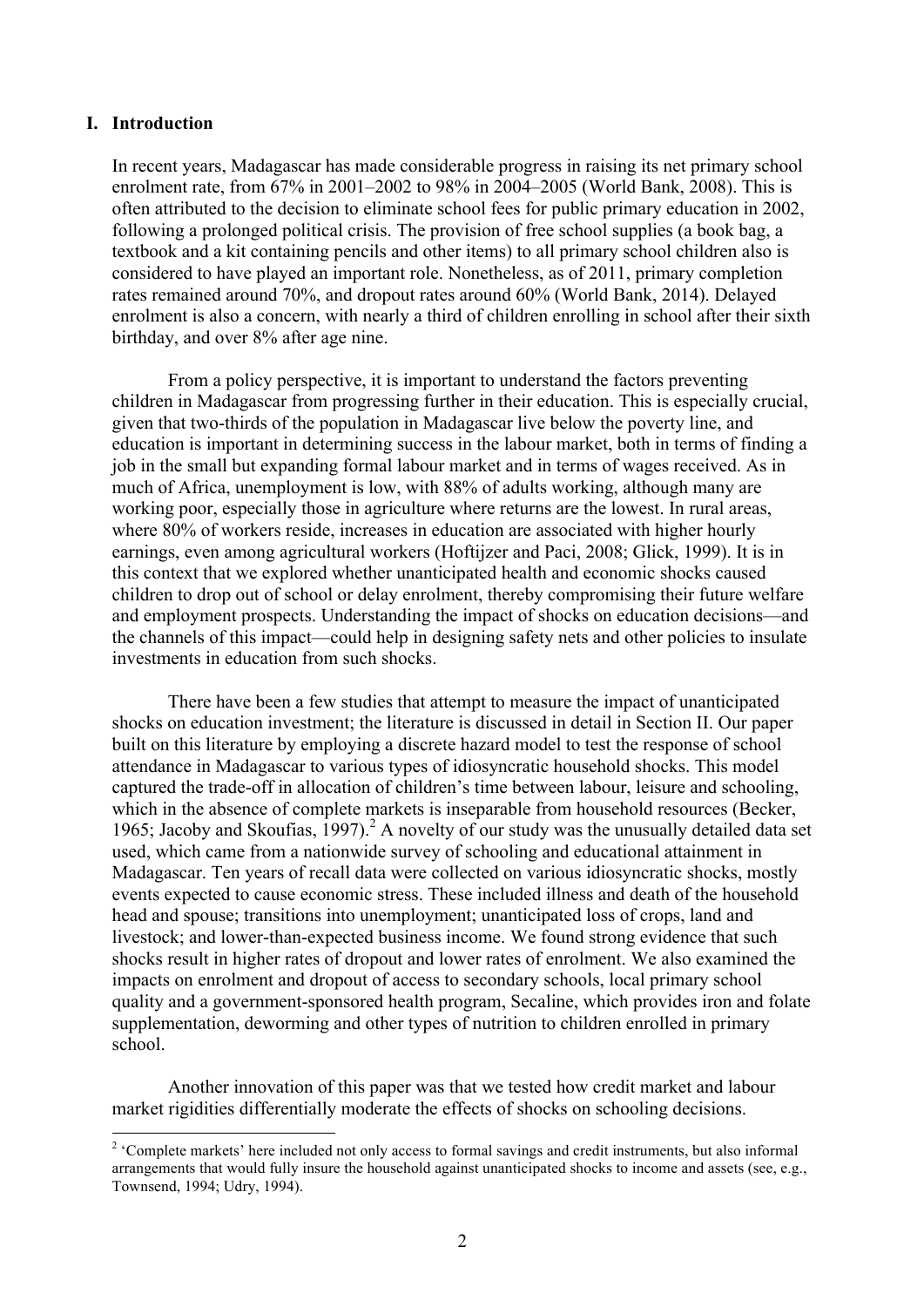Previous studies have illustrated how, in the presence of incomplete markets, parents may be compelled to withdraw their children from school in response to shocks, because they cannot borrow sufficiently to both sustain household consumption and continue investing in their children's human capital. However, we proposed that such a response might also reflect labour market constraints: the family may be unable to obtain (or may incur significant costs to obtain) replacement labour for family enterprises if the household's labour supply is diminished as the result of a shock.<sup>3</sup> Based on the premise that there is gender differentiation in household based tasks, we developed a partial test between the two effects. Our results supported the conclusion that credit constraints, rather than labour market rigidities, explain the transmission of economic shocks to schooling decisions.

The paper proceeds as follows: In Section II we look at the previous literature on household shocks and schooling decisions. We then develop a simple, empirical test to partially distinguish credit market imperfections from labour market imperfections in Section III. In Section IV, we translate this into an econometric framework for the subsequent analysis, using a unique data set described in Section V. Section VI discusses the results; and Section VII concludes.

#### **II. Shocks and schooling decisions**

Where financial markets are imperfect or incomplete, households employ a variety of methods to cope with unanticipated negative health and economic shocks (see, for example, Fafchamps (2003)). One method is to reallocate the time of household members, for instance, by taking children out of school to work in the household or elsewhere. This short-run coping mechanism can have long-run implications for children's human capital accumulation and lifetime earnings capacity. Children are less likely to drop out in response to household shocks when financial markets are complete, in which case optimal levels of human capital investment are chosen based on market rates of return (Brown and Park, 2002; Ersado, 2005; Jacoby and Skoufias, 1997; Fuller and Liang, 1999).

Shocks might also delay the enrolment of children not already in school. Although it is unlikely that very young children would be required to work in response to a negative shock, such an event may diminish the household's capacity to afford the costs associated with schooling. Aside from school fees, parents may have to pay for uniforms, books and other expenses. Thus, during periods of economic stress, parents may choose to delay the enrolment of their children.

Studies from a range of developing countries have found evidence that school attendance falls and child labour increases in response to negative shocks. Perhaps, the most well-known household-level study was conducted by Jacoby and Skoufias (1997), who found that children in India missed days at school to help out at home. Jensen (2000) used various indicators to establish that children in Côte d'Ivoire, whose households suffered adverse rainfall shocks, were less likely to attend school. Sawada and Lokshin (1999) found similar evidence for communities in Pakistan, where children left school in response to transitory income shocks. Studying Tanzanian households, Beegle *et al.* (2006) found that unexpected crop losses led to an increase in child labour, but also observed that this effect was smaller in households that had assets with which to absorb the shock. Finally, Duryea *et al.* (2007) used

<sup>&</sup>lt;sup>3</sup> This need not mean paid workers; in some situations, households may be able to draw on extended family or friends for temporary assistance.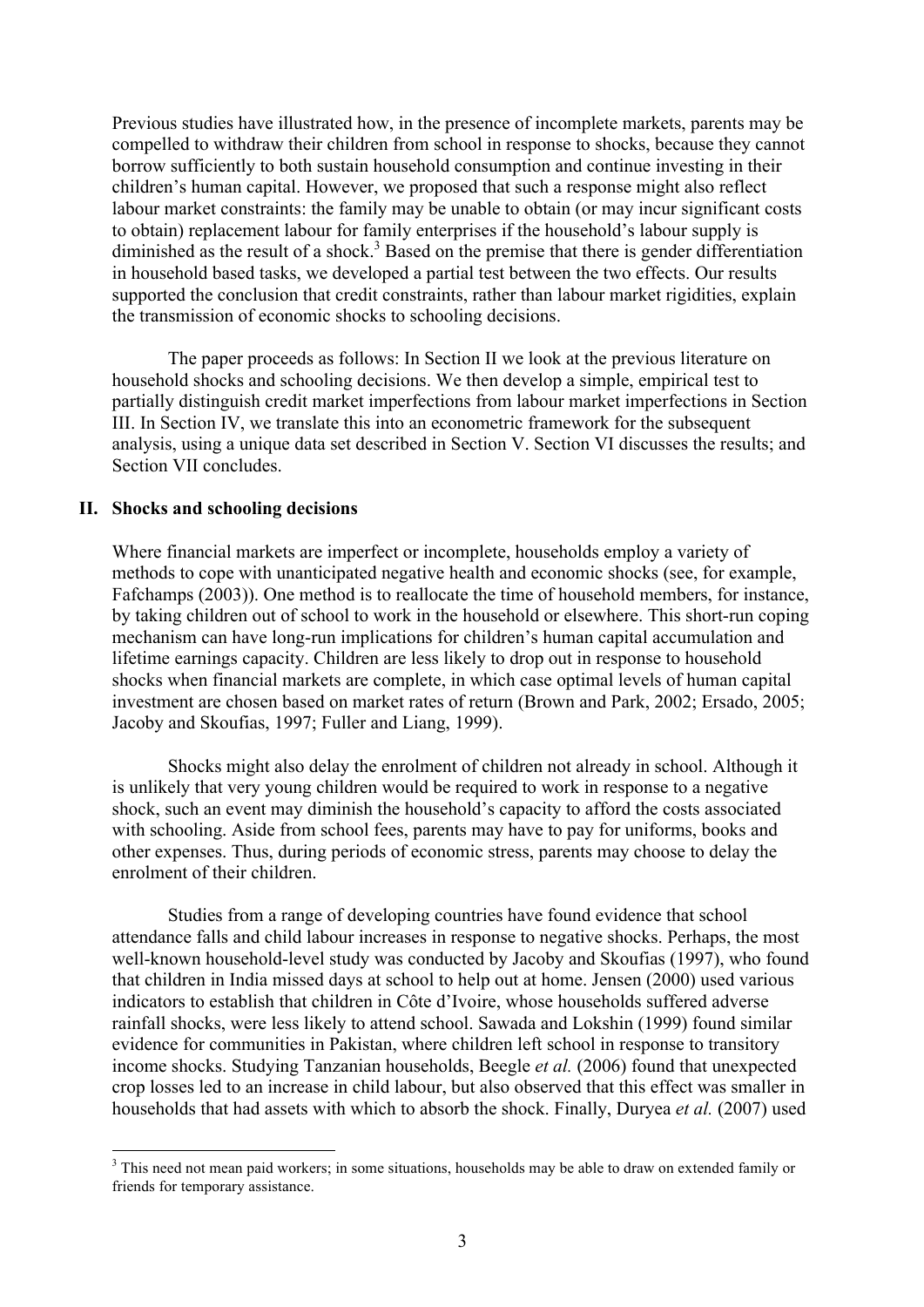data from Brazil's monthly employment survey to establish that employment rates were higher and grade advancement rates lower for children whose fathers were unemployed.

The death of a parent can adversely affect children through a range of mechanisms, including the loss of financial resources, emotional distress and reduced parental investment in child human capital. Evidence from Indonesia and Mexico (Gertler *et al.,* 2003) showed that a child whose parent suffered death or disability was more likely to drop out and less likely to enrol in school. This was the case even when the authors controlled for changes in household economic status. Suryadarma *et al.* (2009) found a similar result in the case of orphans in Indonesia, using a panel data set to show that parental death adversely affected school enrolment. Likewise, Gertler *et al.* (2004) reported that a child whose parent had recently died was, on average, twice as likely to drop out as a child with living parents. This effect is highest for youth at the transitions between primary and junior secondary school, and between junior secondary and senior secondary school. Evidence from South Africa (Operario *et al.,* 2008) also pointed to the adverse effects of orphanhood (often a result of HIV/AIDS) on educational outcomes of girls, despite the fact that school attendance is compulsory through age 16. Interestingly, this effect applied to both cases where the mother or father (but not both) died. Similarly, in Malawi—another country ravaged by HIV/AIDS indications are that orphans have lower school enrolment, and that this effect is increased at higher grade levels. Case *et al.* (2004) similarly found that orphans in 10 sub-Saharan African countries were less likely than non-orphaned children to be enrolled in school; unlike in Operario *et al.*, this applied to both boys and girls. Beegle *et al.* (2007) showed that the education of children who are maternal orphans in Tanzania was adversely affected, but the results for the death of the father were not consequential. One review paper that indicated the evidence on the impact of orphanhood was mixed was conducted by Burke (2006). Lloyd and Blanc's (1996) early empirical study from seven sub-Saharan African countries,<sup>4</sup> likewise, did not find any difference in the education outcomes of orphans. Overall, however, this literature is often problematic in terms of proving causation, especially for those that have relied on cross-sectional surveys.<sup>5</sup> And even if causation was strongly suggested, it was often difficult to distinguish between the various plausible mechanisms at play, including stigma, financial and psychological factors, and the disruption of forced migration.

#### **III. Theoretical model**

In Glick *et al.* (2011), we developed a discrete-choice model of household investment in children's education based on the framework of Jacoby and Skoufias (1997). The model described the process by which economic and health shocks could cause children to drop out of school or delay enrolment, and was used in this paper to guide the specification of a hazard model with which we estimated the impact of shocks on children's school attendance decisions. We also derived several testable predictions about the impact of credit and labour market rigidities on the propensity of children to drop out of school in order to supplement family labour. The trade-off between school attendance and work could, in theory, lead to outcomes of partial attendance; however, beyond a point, absenteeism will inevitably culminate in dropout. In this paper, we focused on the discrete decision for a child to drop out of school permanently—the extreme consequence of shocks on human capital accumulation.

 <sup>4</sup> These were Kenya, Zambia, Tanzania, Cameroon, Namibia, Malawi and Niger.

<sup>&</sup>lt;sup>5</sup> For example, there may be a correlation between who gets AIDS and income levels, both of which may independently affect schooling outcomes for children.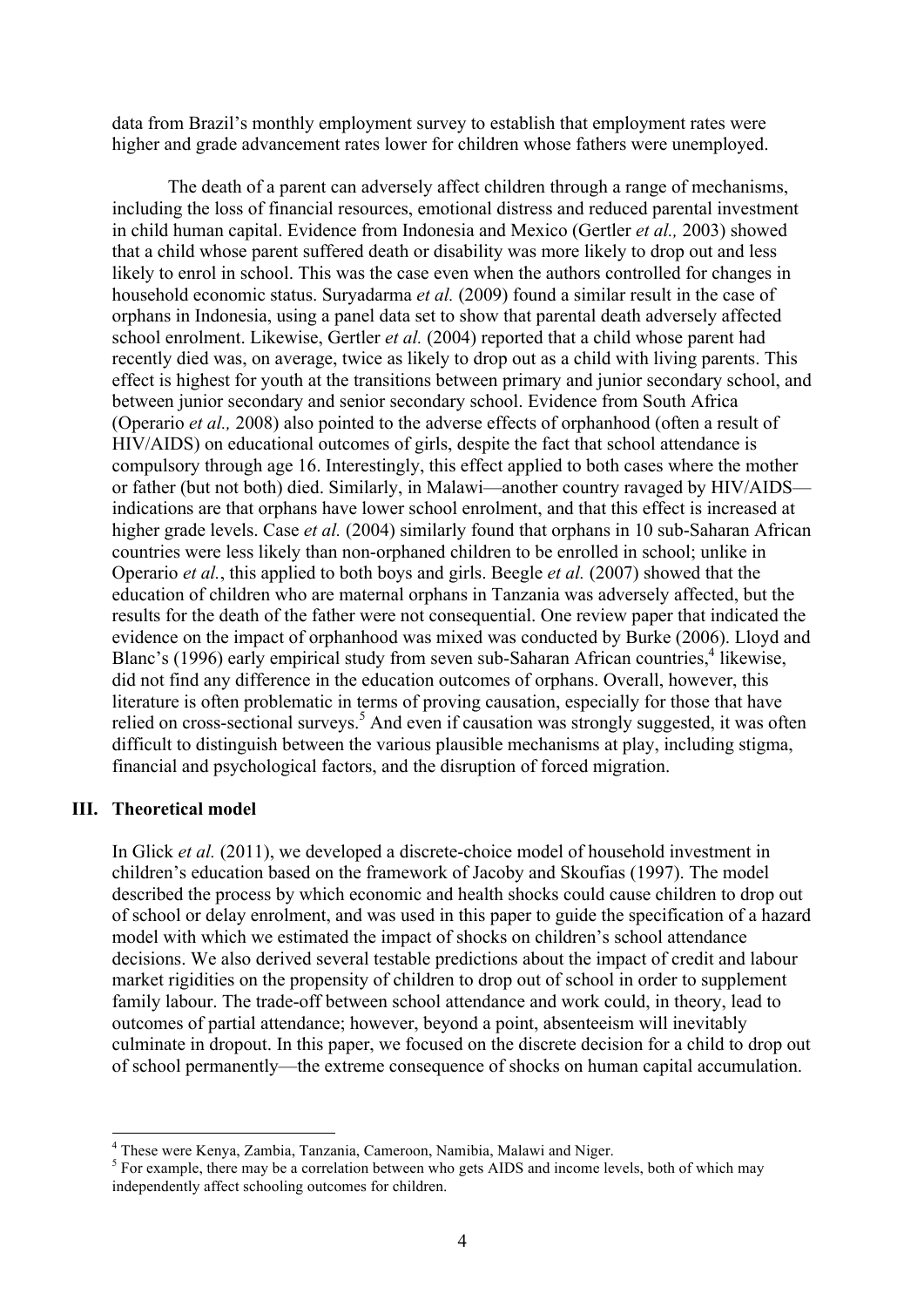The logic behind the standard education investment model is that each child will attend school as long as the marginal benefit of schooling (in terms of discounted future income and any consumption value) exceeds the present opportunity cost (foregone earnings and school attendance costs). Jacoby and Skoufias (1997) showed that if households had access to complete credit markets, they could borrow to offset transitory income or consumption shocks, leaving the schooling attendance decision unchanged. Access to credit also enabled households to reduce the impact of permanent shocks (such as parental death) on current consumption, including schooling investment. The response of these decisions to various shocks was proposed by Jacoby and Skoufias (1997), as a test of the completeness of credit markets.

#### **Labour market rigidities and schooling attendance**

Even if credit markets are complete, transitory shocks may prompt a change in schooling attendance in the presence of labour market rigidities. <sup>6</sup> To illustrate, suppose that a child's parents (and possibly other adult family members) are involved in productive activities in the home (e.g., a family business or farm), and that the supply of labour in the outside market is perfectly elastic at an equilibrium wage, *w*. For simplicity, we considered the case of a household with one child, though our reasoning generalized to multiple children.<sup>7</sup> A child will remain in school if the discounted future benefits of additional schooling (net of attendance costs) exceed the market wage, *w* (adjusted for the child's productivity relative to an adult). In this situation, the family will hire outside labour as a replacement for family labour when an illness or mortality shock reduces family labour supply, no matter how much labour is required. The household will suffer a short-term loss of income; however, as long as the household can smooth consumption by borrowing, the child's school attendance status will be unchanged.

Next we considered the case in which there are labour market rigidities, such that the cost of hiring outside workers was higher than the shadow price of household labour. This may be the case because of transaction or monitoring costs associated with hired labour, for example. Letting *τ* represent the additional cost per unit of hired labour relative to family labour, then, for large enough  $\tau$ , it is possible that the cost of employing an outsider is higher than the opportunity cost of having the child leave school and work herself. $8$ <sup>8</sup> The consequent decision to rely on the child's labour could thus be optimal, even if the household had full access to credit. If the household were credit constrained, the fall in income would also cause a drop in consumption, making dropout even more likely.<sup>9</sup>

#### **Distinguishing between labour and credit market rigidities**

We have described how, in the presence of labour market rigidities, shocks that affect household labour supply could cause children to drop out of school, even if there are no credit constraints. It would appear to be very difficult to distinguish whether labour or credit

<sup>&</sup>lt;sup>6</sup> A full proof of this result was given in Glick *et al.* (2011).<br><sup>7</sup> See Sawada (2003) for an exposition of the multiple-child case.<br><sup>8</sup> Outside labour here includes anyone not normally involved in the household's inco Thus we implicitly included in the 'cost of hiring an outsider' the social, logistic or other costs of obtaining informal help, if these were available. This could also include the costs associated with obtaining help from the community or extended family members in a mutual insurance framework, such as reciprocal obligations to be repaid later, or shame in asking for help.

<sup>&</sup>lt;sup>9</sup> This occurs because, without access to credit, the present marginal utility of consumption rises relative to the future marginal utility, making additional income today more attractive than the returns from an educational investment that will only be realized in the distant future.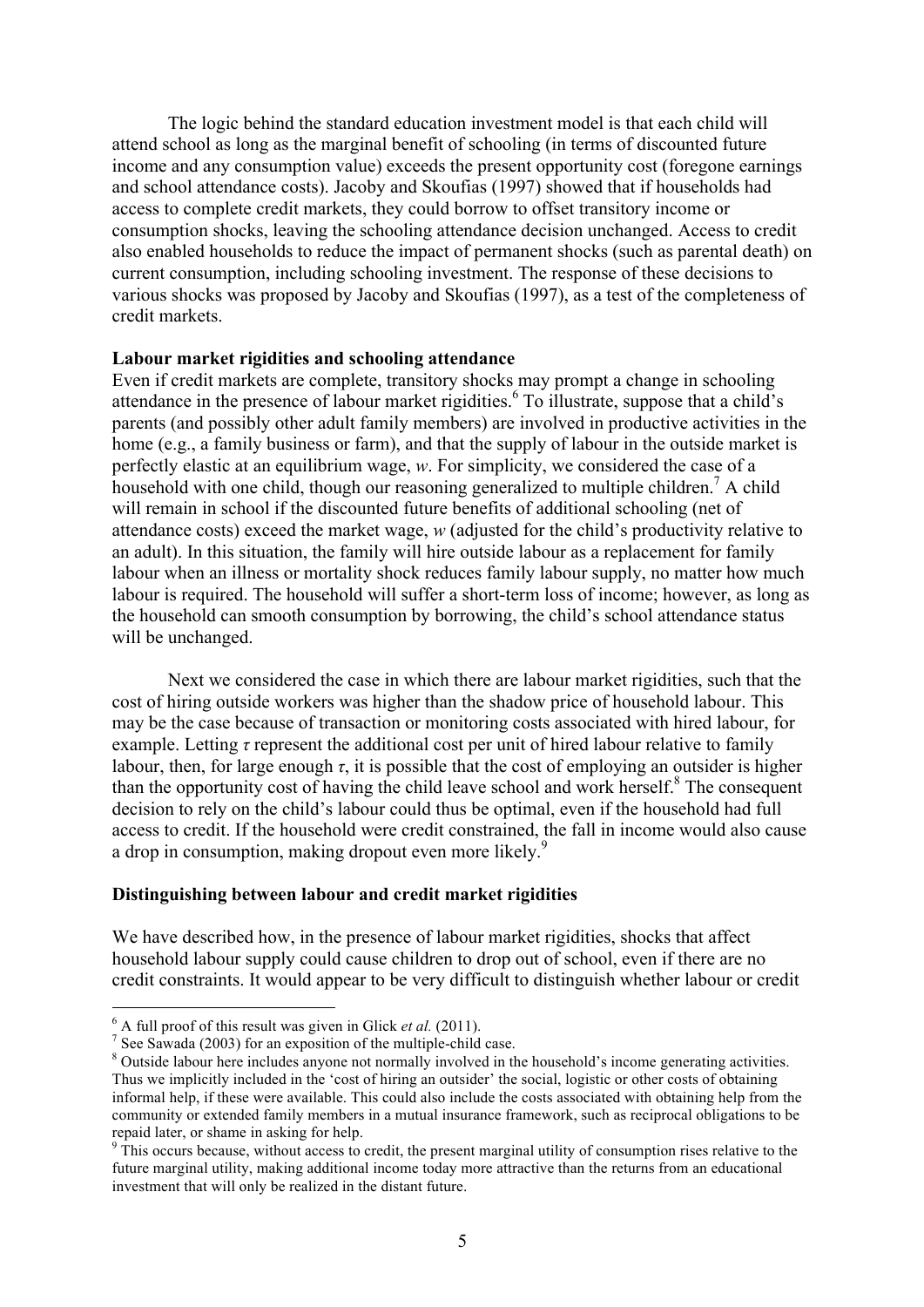market imperfections are responsible for a link between labour-related shocks and school dropout, since these shocks typically affect both income and labour supply. However, there is a way to partially identify the two channels, under the assumption that there is imperfect substitutability by gender in household tasks.

This assumption is highly plausible in the case of Madagascar, as our data indicated that there are large gender differences in time spent in household productive activities. This is illustrated in Figure 1, which shows the average hours of work per week spent on farming (Panel a) and household chores (Panel b) for males and females, disaggregated by school attendance. Males spent slightly more time on farm work than women or girls, and significantly less on household chores. In other words, internal household labour markets in Madagascar tend to be at least partially segmented by gender. Furthermore, we saw that boys in school did less farm work than boys out of school, but about the same amount of housework. On the other hand, girls not in school spent significantly more time on housework than girls of the same age who attended school. This pattern is evidence of gender specialization in tasks, and suggested that girls would be more likely to substitute for the labour of their mother (in housework) if they left school, while boys would be more likely to substitute for their fathers (in farm work).

It is easy to see how this can lead to differential impacts by gender of paternal and maternal health or mortality shocks on the household's demand for children's labour. As discussed above, there must be labour market rigidities—in the sense of costs to hiring outside labour—in order for a transitory labour supply shock to influence school attendance in the presence of well-functioning credit markets. Allowing for the development of taskspecific human capital along gender lines means that parental labour supply shocks will differentially affect girls and boys. Consider the extreme case where there is no substitutability at all between male and female labour, and no possibility of hiring outside labour. If a father fell ill, the only source of substitute labour would be from boys, so the likelihood of dropout would rise for boys, but not for girls.<sup>10</sup> This would be the case, even if there were no credit constraints.

We modelled the more general case of non-zero but imperfect substitutability across gender by assuming only that some additional cost is attached to boys' labour in tasks for which females have more skills and experience, and to girls' labour in tasks for which males have more skills and experience (analogous to the additional cost *τ* of hiring outside labour). Importantly for our test between labour and credit market rigidities, we saw differential impacts by gender of parental labour shocks only if there were *also* labour market imperfections that precluded the family from hiring outside labour at a wage below the marginal benefit of schooling (since this is what, generally speaking, requires the family to rely on the labour of younger family members to substitute for reduced parental labour). In contrast, differential gender responses were not expected if only credit market imperfections were at work.

Our prediction of differential responses to shocks for boys and girls meant we could, to some extent, distinguish empirically between labour market and credit market rigidities, under the plausibly maintained assumption that there is imperfect substitutability of household labour by gender. Table 1 summarizes the predicted effects for the four different

 $10$  It is, of course, possible that other idle family members or friends would provide assistance in the aftermath of a shock, diminishing the burden on the children to assist. However, this would tend to strengthen rather than weaken our conclusion, if we nevertheless observed differential dropout by gender.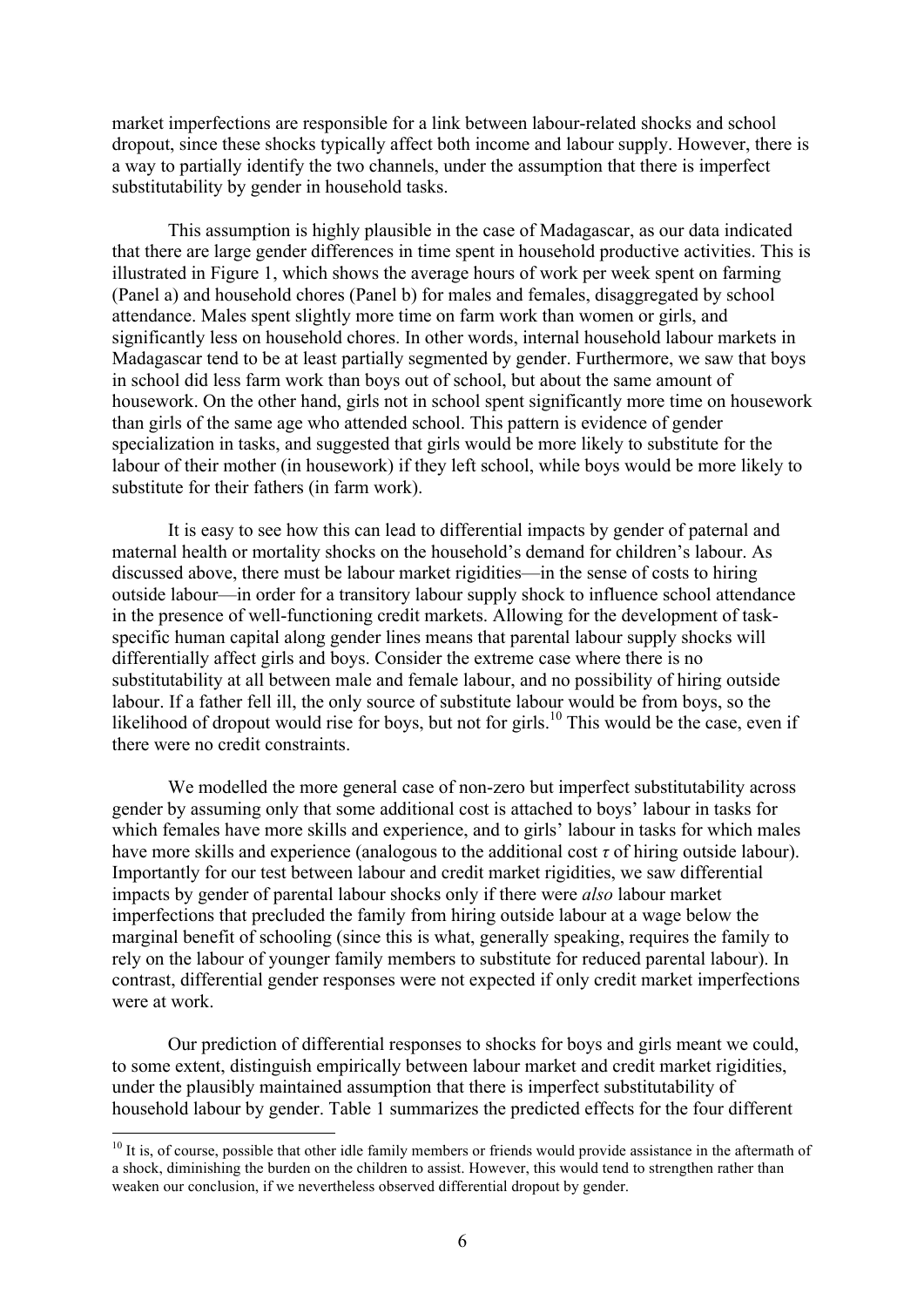cases. In the case of perfect credit markets and no labour market rigidities, the marginal benefit of schooling was unchanged for boys and girls following a shock, so school attendance was affected for either sex (Case 1). If there were labour market rigidities but no credit constraints, shocks to the mother's labour supply would a greater effect on girls' school attendance, while shocks to the father's labour supply would more strongly affect boys. Nonlabour-related shocks would have no effect on enrolment (Case 2). In the presence of credit constraints and no labour market rigidities, shocks would affect both boys and girls equally (Cases 3 and 4). When both credit and labour markets were imperfect (Case 4), all shocks should have had an effect on attendance, and the effect should be greater on children of the same sex as the incapacitated parent.<sup>11</sup> We tested for these cases in Section VI by interacting the gender of the child with mother's and father's illness and mortality shocks. Evidence of gender differences in response to shocks affecting labour of the mother or the father would support the hypothesis that labour market rigidities play a role in causing children to drop out of school in response to a shock.

#### **IV. Econometric framework**

We employed a discrete hazard model to capture enrolment and drop-out decisions as a function of time-varying negative and positive shocks. Dropping out was defined as *permanent* exit from school. The models were estimated using conditional maximum likelihood, as described in Chamberlain (1984). This amounted to estimating a logit model of the probability of dropping out in a given period conditional on being enroled at the start of the period—that is, a discrete-time hazard model.

For child *i* in household *h*, we specified the probability of dropping out of school as a logit function:

$$
Pr(S_t = 0 | S_{t-1} = 1) = \Lambda[\alpha + X_{iht}\beta + Z_{ht}\gamma + \Omega_{ht}\delta + \lambda'_a\theta + \nu'_g\pi + \eta_{int}],
$$

where  $S_t$  was a state variable taking the value 1 if the child attended school in year  $t$ , and zero otherwise, and  $\Lambda(z) \equiv \frac{\exp{(z)}}{1 + \exp{(z)}}$ . The enrolment model took the same form, but the values for  $S_t$  were reversed. The regressors were individual child and household characteristics,  $X_{ih}$ , community characteristics,  $Z_h$  and a vector of shocks hitting the household in period *t*,  $\Omega_{ht}$ <sup>12</sup> We included current as well as lagged values of the shocks (in the prior two years), to capture lags in adjustment or cumulative impacts, as well as to deal with possible recall errors in the precise year of specific events (both shocks and school dropout/entry decisions).<sup>13</sup> We also included controls for child age,  $\lambda_a$ , and years at risk,  $v_g$ . By specifying dummy variables for age and years at risk, we allowed the baseline hazard to take a nonlinear form.

<sup>&</sup>lt;sup>11</sup> It could be argued that rather than reflecting labour market imperfections, Cases 2 and 4 could represent differential income effects of the shock; indeed, a number of studies indicated higher income elasticities for girls' education (Glick, 2008). However, in that case, the difference between boys and girls would be the same for mother's and father's shocks. In contrast, our model predicted that the attendance responses would differ

based on the gender of the afflicted parent.<br><sup>12</sup> This specification followed directly from a standard exposition of the schooling attendance model outlined in<br>the previous section. For details, see Glick *et al.* (2011).

 $t<sup>13</sup>$  We also experimented with one-year leads and lags; the results were not substantially different.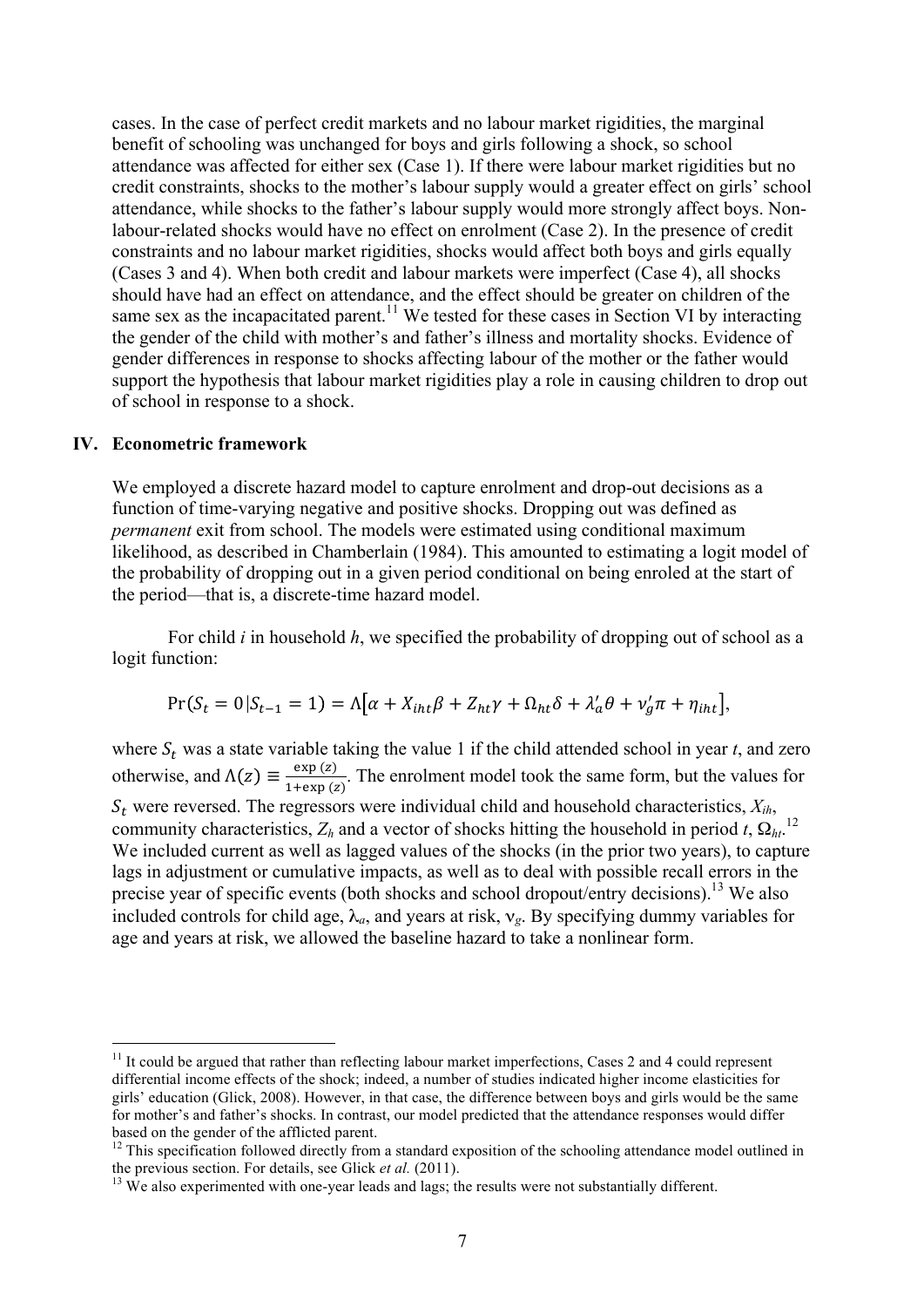We specified the model as a panel logit with child-specific random effects to control for unobservable time-invariant individual heterogeneity.<sup>14</sup> In the dropout model, each observation was one child-year for a child attending school between 1995 and 2004. For example, if a certain child attended school for five years during this period, the sample would include five observations for that child. Including child random effects linked these observations over time by a common heterogeneity component. In the enrolment model, each observation was one child-year for each year the child was 'at risk' of enrolling, starting at age 6 and ending when the child enrolled.

The explanatory variables of primary interest were the contemporaneous and lagged indicators of shocks reported by the household, Ω*ht*. We included shocks relating to the health of the mother and father (death and illness), prolonged unemployment of the household head, income shocks (year or season of significantly lower or higher than normal business income or crop loss) and asset shocks (loss of livestock or land).

The vector of child and household characteristics, *Xih*, included child gender, a household wealth index constructed from various household assets using factor analysis as described by Sahn and Stifel (2003), and mother's and father's years of education, which captured parental tastes for schooling, income effects, and effects related to human capital accumulation (e.g., better educated parents may be better able to assist their children with schoolwork). In additional specifications, we also included the number of younger and older siblings by sex. The evidence regarding birth order seemed quite mixed, and by all indications was simply an empirical question that was determined by a range of potentially conflicting forces.<sup>15</sup> We were also cognizant that the number of siblings was, in part, a function of household preferences for the quality and quantity of children, and hence, potentially endogenous to our schooling outcomes. Nonetheless, the question of whether the presence of younger siblings contributes to earlier school withdrawal (and conversely for older siblings) and how these effects differ by gender, provided interesting insights in terms of these relationships even if we could not draw definitive causal inferences.

We included in  $Z_h$  a number of community and school characteristics. The community characteristics included a dummy for being in an urban community, the distance to the nearest school, whether piped water and electricity are available to at least some residents, and the presence of a lower and/or upper secondary school in the community. The school characteristics were based on the nearest primary school in the cluster: the average years of experience of the teachers, the proportion of classrooms with blackboards, indicators for whether the school was private, or part-time, and whether the school participated in the

<sup>&</sup>lt;sup>14</sup> We also tried estimating a simple logit specification (with no random effects), a household fixed effects specification, and a model with household random effects. The results were qualitatively similar and are available from the authors on request. It was not possible to estimate a child fixed effects model, given the size of the data set.

 $15$  In favor of older children, one widely held explanation is that older children get a greater share of parental time (for example, Price (2008)). Hotz and Pantano (2013) also offered a series of explanations, including: 'differential discipline', i.e., that older children are treated more harshly than their younger siblings to serve as a deterrent; the theory of fertility stoppage, whereby parents with a difficult child will decide that they do not want more children, thus leading to the last born having worse outcomes; and the fact that later born children are more likely to experience a dissolution of the parental relationship, which could adversely affect their education. Conversely, older children may command higher wages and be more likely to enter the labour market. Younger children have older siblings who may assist with their learning. Finally, younger children, by definition, have older parents, who are more likely to have more secure financial situation and thereby be able to invest in their education.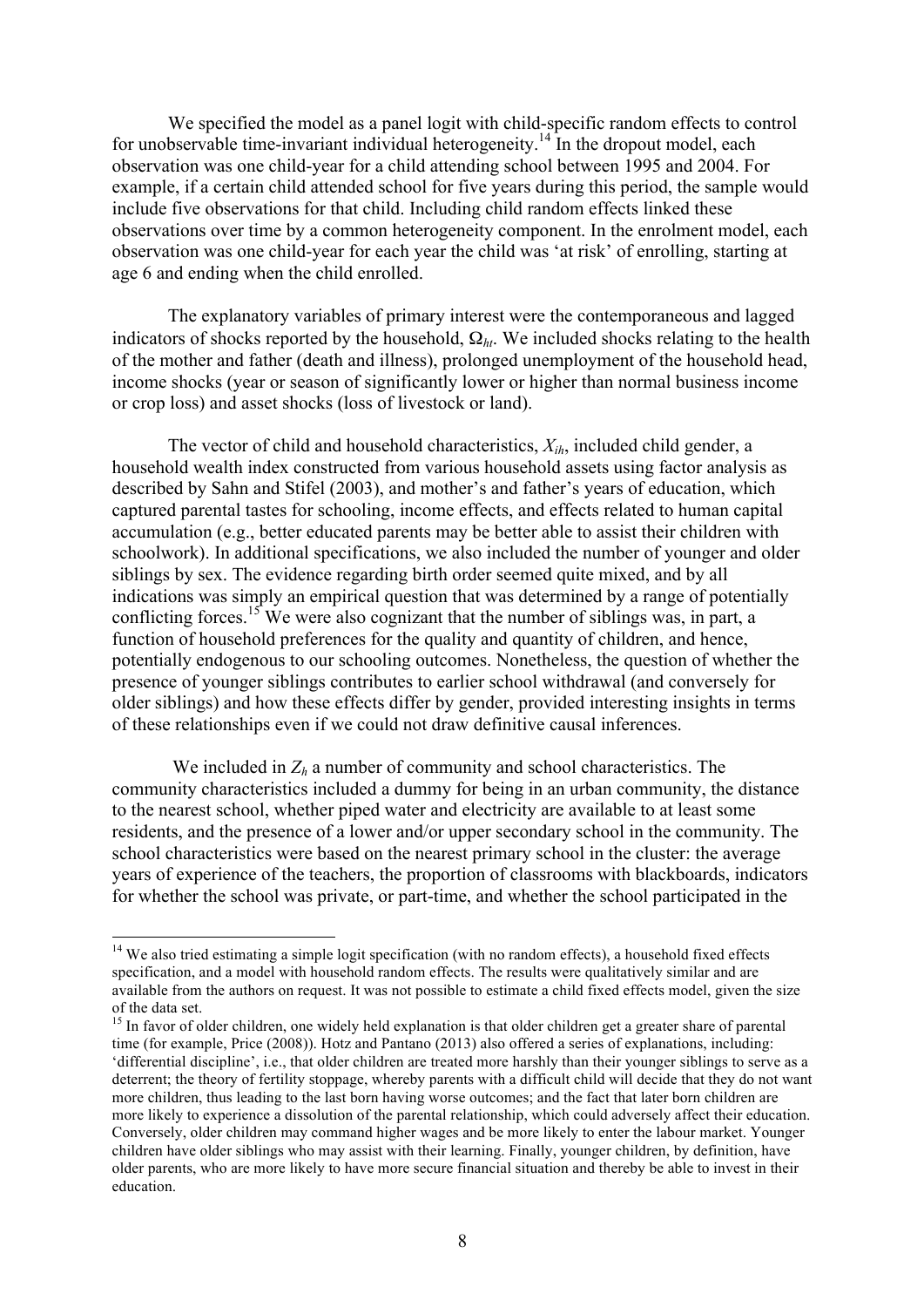Secaline nutrition program in year *t* (derived using information on date of initiation). Secaline provides school-based iron and folate supplementation, deworming and other school-based nutrition related activities, and was created in part to boost primary school enrolment. Given the non-experimental nature of the data, we were not able to control for potential endogeneity of placement of either the school or Secaline variables. That is, these variables may be correlated with the errors of the equations, if there were unobserved factors affecting both program placement and the schooling outcomes, leading to bias in the estimates.<sup>16</sup>

#### **V. Data**

The data came from the *Etude sur la Progression Scolaire et la Performance Academique en Madagascar* (EPSPAM), a household- and school-level survey conducted in 2004–2005, covering 73 rural and urban communities in Madagascar. The survey consisted of 2,100 households, for each of which detailed data were collected on the characteristics of household members, including educational attainment, health and employment, as well as householdlevel data on housing, assets and other factors.

Although the survey covered all the regions in Madagascar, it was not strictly nationally representative of all children. The reason was that the sample design involved returning to 48 communities from a larger education study—the *Programme d'Analyse des Systemes Educatifs de la CONFEMEN* (PASEC), which was conducted in 1998 in 120 clusters, defined by the catchment areas of primary schools in which scholastic aptitude tests took place. The original PASEC communities themselves were randomly selected from schools with at least 20 students in both the second and fifth grades. Given that schools are typically small in rural areas, the rural PASEC clusters thus tended to be larger-than-average communities. To partially address this issue, the 2004 survey supplemented the 48 PASEC clusters with an additional 12 clusters, randomly selected from all rural communities with small primary schools (after stratifying by province).<sup>17</sup>

In each of the original and new clusters, a complete enumeration was done of all children in the cohort's age range, and an equal number of students were selected who were not in the original PASEC sample. This was done to be sure to not exclude those who never attended school or enrolled very late. Thus, our final sample includes cohort members who would not have been selected by the original school-based survey, either because they lived in a very remote and small village, or because they did not attend school or delayed their enrolment.

In addition to the household-level data, the survey collected community- and schoollevel data on the nature and characteristics of existing infrastructure. In total, 140 schools were interviewed in the 73 clusters (i.e., communities) where the survey was conducted. Information was gathered on the experience and credentials of the principal and other management of the school, as well as the number of teachers, their qualifications and pedagogical practices, and building and classroom conditions. In the analysis that follows, we used information on the nearest primary school for all children in a given community.

<sup>&</sup>lt;sup>16</sup> A paper by Glick *et al.* (2014) tested the hypothesis of endogenous program placement of Secaline with the same data set and did not find any sufficiently strong predictors among the commune-level variables. We also tried estimating both models, excluding the Secaline variable. We found that the exclusion did not substantially change the values or reduce the significance of the shock coefficients.

<sup>&</sup>lt;sup>17</sup> The list of communities was taken from the Ministry of Education's database. 'Small' was defined as a school having fewer students than the national median of about 140.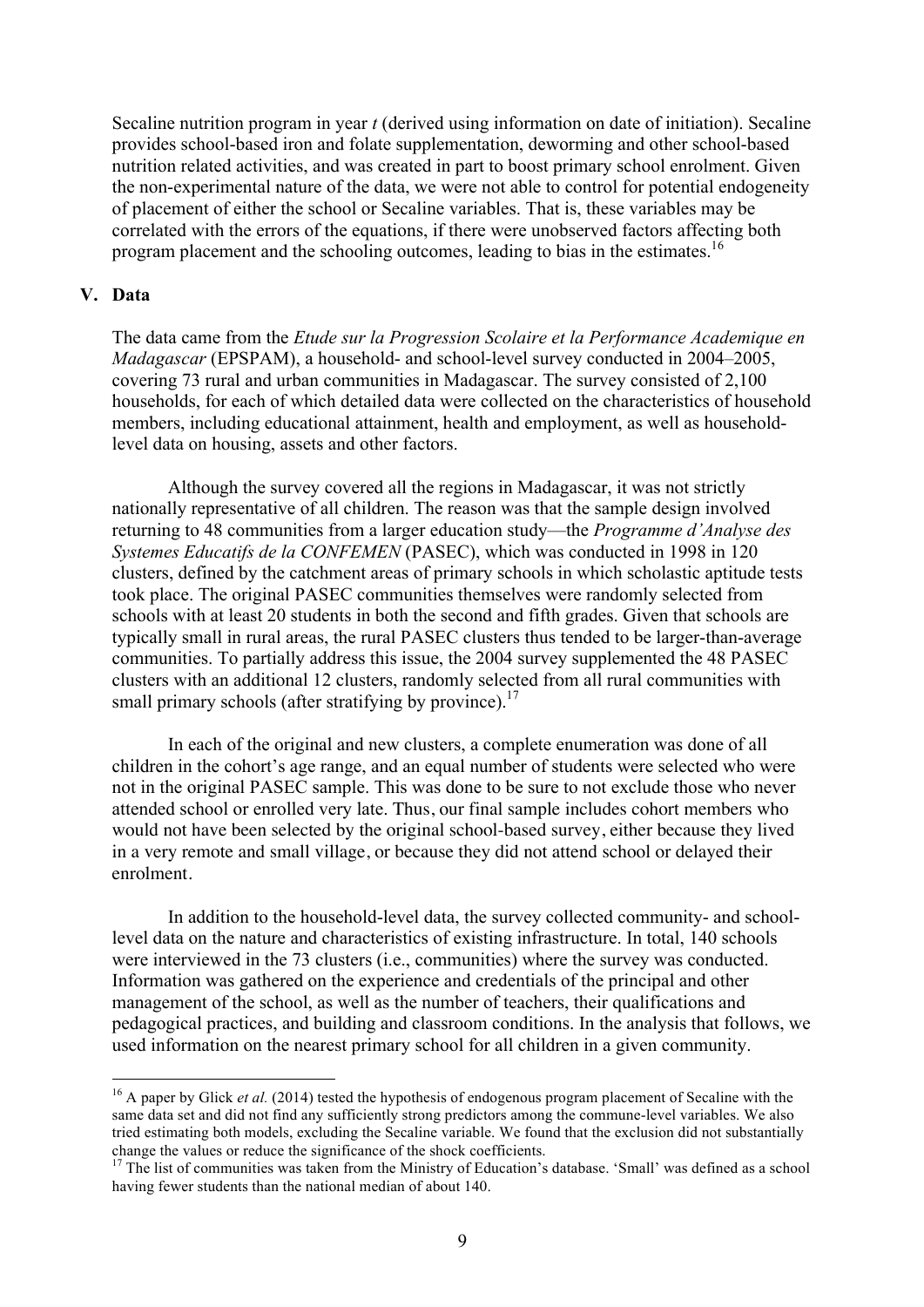The survey questionnaire carefully collected information on shocks using retrospective recall. The respondent was asked if each parent was living and, if not, the year of death. Each household member was asked about any illnesses, suffered in the previous 10 years (1995–2004) that had lasted more than a month and significantly impacted their ability to conduct normal activities.<sup>18</sup> Although the problem with self-reported illness is well documented, the focus on functional implications mitigates to some extent the somewhat arbitrary nature of self-reports. Respondents were asked to report spells of unemployment lasting at least one month, including the date of job loss and its duration. The initial year of the unemployment shock was used for spells lasting more than one year. Questions were also asked about unanticipated losses of crops, livestock and land, and about years in which nonfarm revenues were well below or well above average.

We restricted our sample for the dropout model to children aged between 10 and 17 in 2004 and who were in school at age 10. Each of these children entered as one observation for each year over the 10-year reference period that they were 10 or older and in school, so that the sample for the dropout model contained a total of 28,264 child-year observations. The dependent variable took the value zero for each year the child stayed in school, and one in the year they dropped out.<sup>19</sup> Even though late entry is common in Madagascar, almost all children who eventually attend school have enrolled by age 10, so this restriction minimized the risk of censoring the date of entry for some students. Similarly, 94% of the children in our sample had completed or dropped out of school by age 17. Although we could have extended the age range beyond 17, many children leave home after age 18, which could introduce sample censoring that would likely not be random. Overall, our sample for the dropout model comprised 4,109 children.

For the enrolment model, we modelled the time to school entry for school-age children. A child contributed an observation for each year during the period 1995–2004, during which they were 6 or older and were not enrolled in school the year before. The dependent variable took the value zero for each year the child was of school age and did not enrol that year, and one if the child did enrol. The sample for the enrolment model contained 3,511 children and 8,385 child-year observations.

Unfortunately, we did not have data on attendance within the school year, and therefore could not model how attendance responded to shocks (as done, for example, in Jacoby and Skoufias (1997)). We could only measure the effect of shocks on a child's *permanent* decision to leave school. It should be kept in mind that for this reason our estimates most likely understate the true effect of shocks on school attendance, since we were not capturing temporary withdrawals. At the same time, however, it was not clear at what point partial non-attendance begins to significantly affect education outcomes. Permanent dropout is therefore a conservative measure of the lasting effect of shocks on children's human capital accumulation.

<sup>&</sup>lt;sup>18</sup> A concern with recall data is that more recent events are likely to be better remembered, leading to underreporting of earlier shocks. This is less likely to be the case for severe illness and death than for economic events. However, the frequency of reported shocks did not change substantially over the 10-year recall period, except for asset shocks. As mentioned above, the risk that dates could be misreported was controlled for by including leads and lags of the shocks in our model.

<sup>&</sup>lt;sup>19</sup> For those children who did not drop out over this period, the dependent variable was zero for every child-year observation.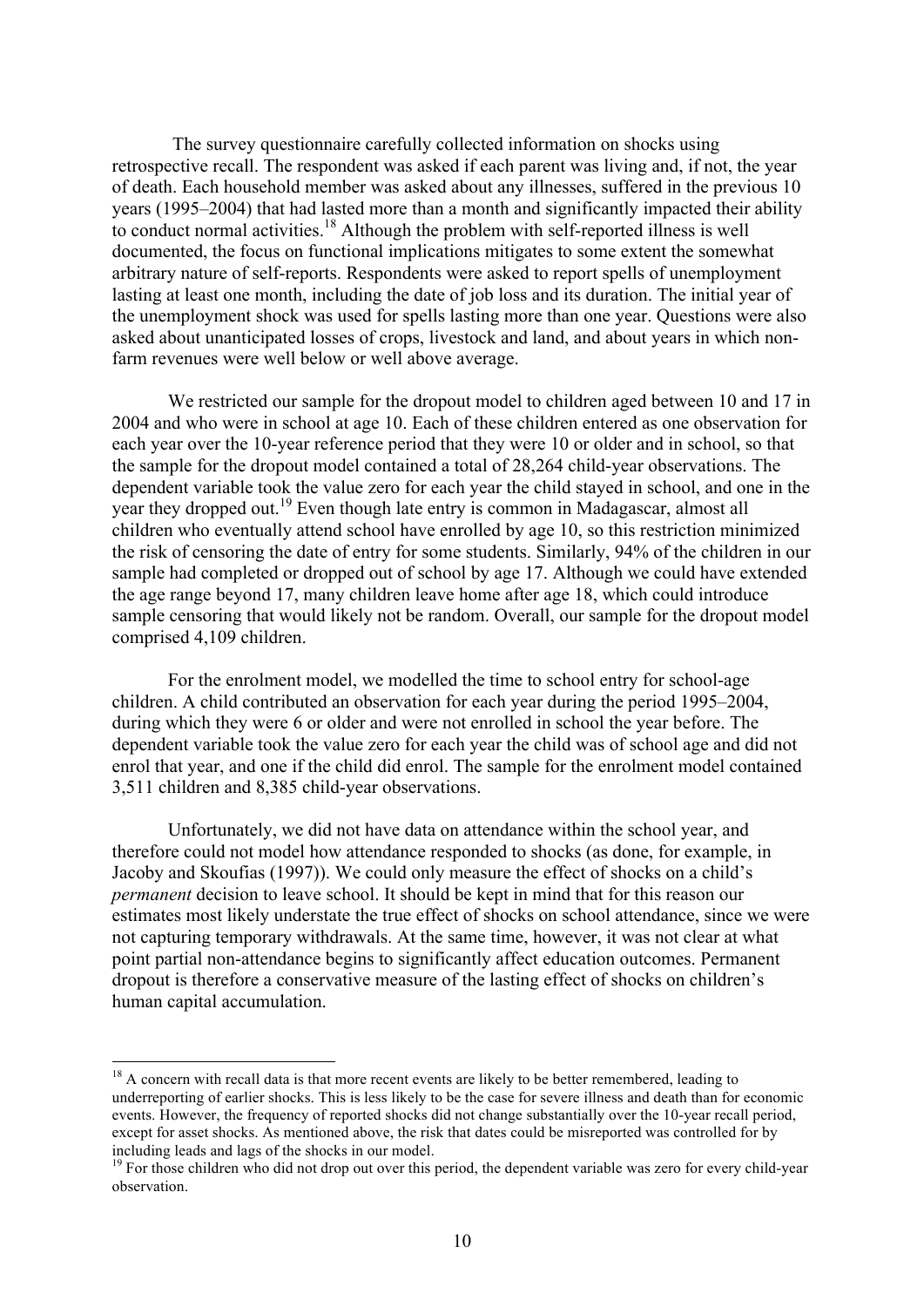Table 2 presents summary statistics for the variables of interest. Almost 13% of children in the sample had dropped out of school; this is the average of the low share of dropouts for younger children (just 1% for 10-year-olds) and much higher rates for older children (39% for 17-year-olds). Among those households with children aged 5 to 25 in 2004, the incidence of parental death during the previous 10 years was 2.0% for mothers and 4.3% for fathers; the incidence of serious illness among parents was also fairly uncommon, which is not unexpected since the measure only captured debilitating illnesses. The variable 'income shock' took the value 1 if the household experienced lower-than-expected crop or business income for the year; this was by far the most frequent shock reported. 'Asset shock', which took the value 1 if the household lost livestock or land during the period, was less frequent. Over the 10-year reference period, 35.4% of children in the dropout sample attended a school with the Secaline program. The dates of introduction (and, in some cases, removal) of this program varied across children, however. Figure 2 shows the initial enrolment and dropout rates by age for the children in the sample. Almost all children enrolled in school between six and eight years of age, with nearly half enrolling as six-year-olds. Only around 5% of children began school after age eight. As expected, the distribution of dropouts was much less concentrated. The modal age of dropout was at 13.5 for boys and 13 for girls. Only 1.6% of children dropped out after age 18. Many of these late dropouts started school at a later age or repeated grades.

#### **VI. Results**

The results of the hazard model are presented in Table 3 for dropout and school entry. We estimated a simple logit model, as well as household-level and child-level random effects models. Since the coefficient estimates from these three specifications were very similar, and had roughly the same levels of statistical significance, we present only the results for the child-level random effects model. 20

#### **Impacts of health and economic shocks**

The probability of dropout was impacted by all of the health shocks included in the model, as well as some economic shocks. The death of a child's mother or father significantly raised the probability of the child dropping out in the following year. Father's death also had a lagged effect, with a magnitude of around one half the contemporaneous effect. The impacts of paternal and maternal death on dropout were not significantly different. The effect of father's and mother's illness on dropout were also strongly significant and of similar magnitude to the death shocks.

Unemployment and asset shocks both had a lagged positive effect on the probability of dropout. However, income shocks (defined as a bad harvest or an unexpected decline in household revenue) did not have any impact on school attendance. The lack of significance of the income shock variable may have been due to the subjective nature of the question defining a bad revenue year relative to normal is more subjective than, say, defining a debilitating illness. It was also possible, however, that households made efforts to compensate for temporary income shocks and were initially reluctant to pull children out of school in the face of short-term adversity. In contrast, loss of assets may have had a more

 $20$  The other model results are available from the authors on request.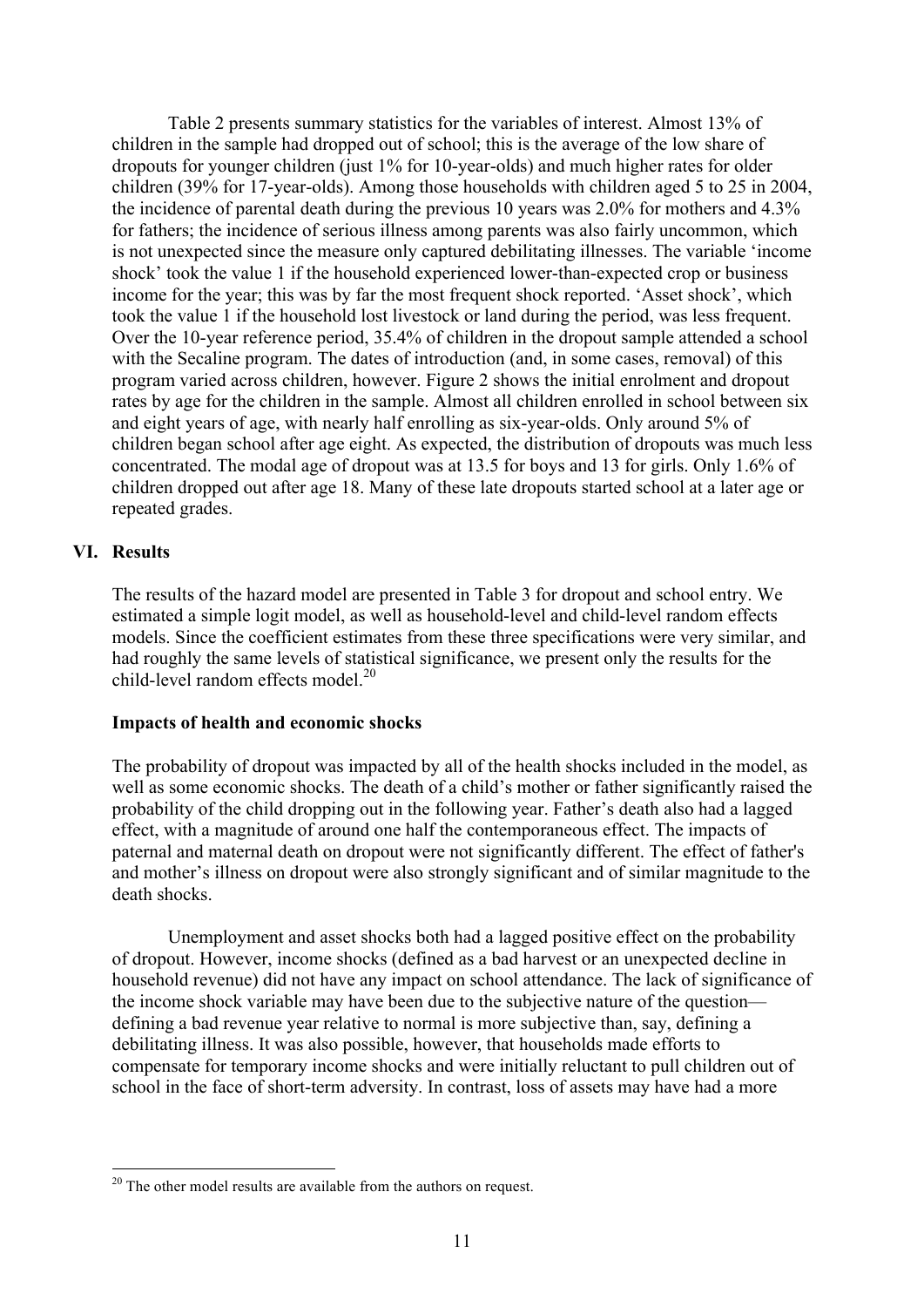serious and long-term effect on household income, and consequently a greater impact on schooling. $21$ 

We found little impact of shocks on the enrolment decision. The exception was father's illness, which appeared to induce children to enrol in school earlier. At first glance, this result (essentially the opposite of the corresponding result for dropout) seemed counterintuitive. Note, however, that very young children were unlikely to be effective substitutes for an adult worker who fell ill. On the contrary, they were more likely to be a net burden on others in the household, in terms of care and supervision. A sick father might also require care and attention from the mother or others in the household, in which case parents would be induced to send their young children to school in order to have more time to care for the invalid.

We present the marginal effects of the shocks (or, more precisely, changes in probabilities) in Table 4, in order to convey the economic significance of the results. For the dropout model, we present the marginal effects for children aged 13 to 16, while for the enrolment model, the marginal effects are presented for children aged six to eight. The marginal effects of the shocks were calculated holding other covariates constant at their sample means. The death of a 15-year-old child's mother raised the probability of her dropping out of school in the next year by 10.4 percentage points. Similarly, the death of a 15-year-old's father raised the probability of dropout by 13.1 percentage points in the subsequent year. But that was not the entire effect, given the statistically significant coefficient on lagged parental death in the hazard model. The likelihood of dropout in the second and third years following the shock rose by 6.7 percentage points in response to a father's death, and by 3.7 percentage points in response to a mother's death. Illness among parents also had a large impact on the likelihood of dropout. Among 15-year-olds, for example, a child was 13.7 percentage points more likely to drop out if her father had a prolonged illness that interfered with work and other normal activities. The comparable number for the mother was 14.8 percentage points (although this was not significant).

As discussed previously, the only significant shock in the enrolment model was illness of the father. For a seven-year-old, such a shock raised the conditional probability of enrolment by 19 percentage points. Following the discussion above, this large effect may could be explained in part by the mother and others who are normally engaged in child care finding themselves with significantly greater demands on their time when there is a sick spouse also needing care. Sending a young child to school, therefore, becomes a way to reduce the overall care burden in the household.

#### **Community and school characteristics**

Among community characteristics, the presence in the nearest primary school of the health and nutrition program Secaline (which, as noted, was time-indexed using information on the year of its introduction) had a significant and negative effect on the probability of dropping out of school and led to earlier school entry (Table 3). Presumably, parents responded to the additional incentive of access to a free health and nutrition program at the school. Despite the statistically significant parameters, the marginal effects suggested that the size of Secaline's

 $21$  It is interesting to note that it was the lagged rather than contemporaneous asset shocks that were significantly associated with dropout in time *t.* While this could simply reflect imprecisions in the timing of events as discussed earlier, it could also suggest that households initially attempt to avoid withdrawing a child from school (or before completing a grade) when a loss of assets occurs.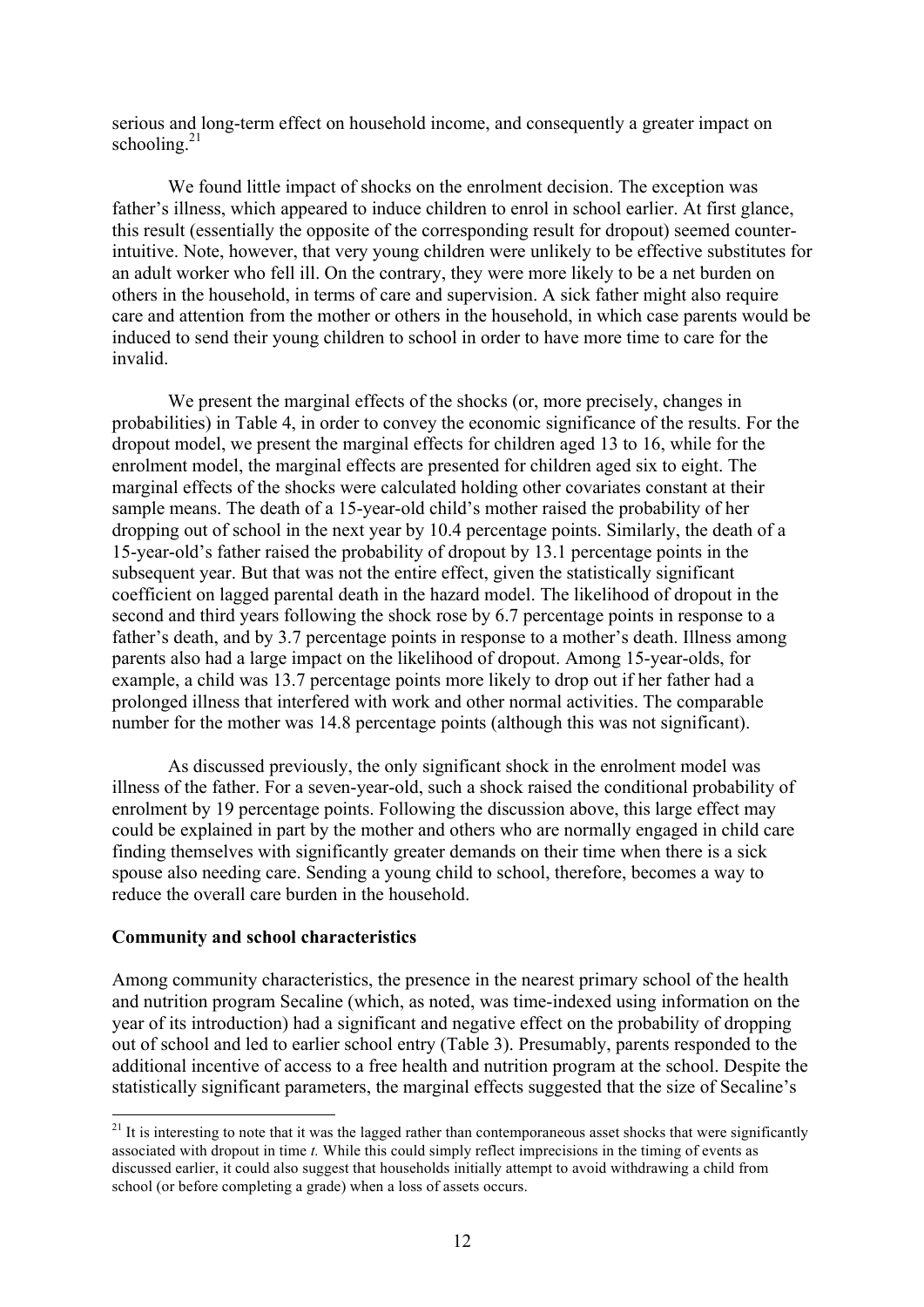effect on the dropout decision was not large. For example, having Secaline in a child's school reduced her probability of dropout by a cumulative eight percentage points over the three years from age 14 to age 16.

The impact on school enrolments appeared to be more substantial. For example, among six-year-olds, the presence of Secaline increased the probability of school enrolment by 6.2 percentage points. The program thus seemed to act as a strong incentive for school entry. One possible explanation for the smaller effect of Secaline on dropout is that children dropping out are doing so for significant reasons (such as negative shocks or low scholastic ability), which might outweigh the benefits of the program in their decision process. In interpreting these estimates, however, it is important to keep in mind the potential endogeneity of the placement and timing of this program.

We also examined the impact of other community covariates, including the presence of a lower and/or upper secondary school in the community. This also appeared to encourage earlier enrolment and discourage dropout. Again, focusing on the impact on 15-year-olds, the presence of a secondary school reduced the probability of dropout by 4.1 percentage points, and had a similar impact of the probability of enrolment among children between six and eight years of age. These results were plausible in that having an easily accessible secondary school would encourage children to continue their schooling beyond primary level (Appleton *et al.*, 1996) and thereby increase the expected duration of schooling at the time of enrolment. Here, too, unmeasured community-level heterogeneity may influence both the presence of the characteristic, as well the outcomes; hence, these results need to be interpreted with caution.

In a similar vein, we included a variable capturing whether or not there was a private school alternative in the cluster. The presence of such an institution was associated with both earlier school entry and later dropout, although the impact was somewhat smaller than the presence of a secondary school. Interpreted causally (though subject to similar caveats as just expressed for other community covariates), this points to the benefits of having more—and possibly better—school options. In combination, these community and policy factors (existence of a secondary school, private school alternative and Secaline) were associated with an increase of over 13 percentage points in the probability of school entry each year from age six, relative to the baseline probability of 38%.

We also included two other control variables for the general level of infrastructure: whether or not the community had electricity and piped water. Neither variable was significant in any of the dropout or school entry models.

To capture the effect of school quality, our models included a range of characteristics of the closest primary school, including information on the experience and education of the principal and teacher, the proportion of classrooms with blackboards, whether the school had part-time classes, whether there were separate toilets for boys and girls, and an interaction of separate toilets with the gender of the student. By and large, these school variables were found to have little or no impact on school entry or dropout. This is somewhat surprising, but may reflect the fact that we included characteristics of the nearest primary school to the community (rather than that of each child, which could lead to problems of endogeneity). We did find large regional- and district-level effects on the probability of enrolment, but not on dropout. In particular, living in a rural area was associated with a higher probability of enrolling in school earlier, a somewhat unexpected finding. One plausible explanation is that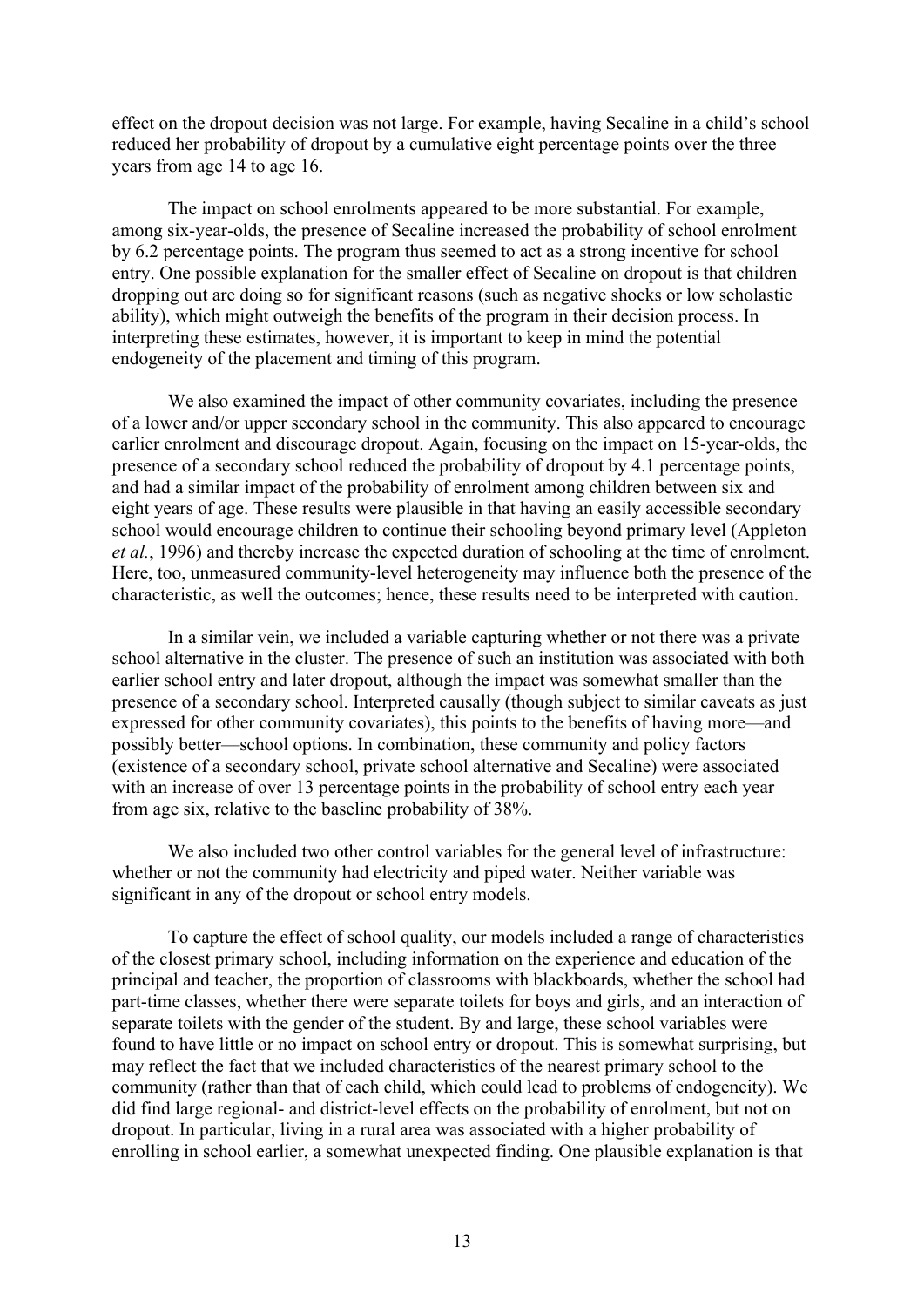women in rural areas are more likely to be working in agriculture, and thus unable to care for younger children during the day.

#### **Household characteristics**

We included a range of household characteristics in the models. As expected, both mother's and father's education were positively related to earlier enrolment and negatively related to dropout, in accordance with findings in the literature. The magnitude of the marginal effect was relatively large for the enrolment decision: each additional year of mother's education raised the probability of the child starting school by 1.5 percentage points among six-yearolds. So, for example, a child whose mother had completed primary school was more than 15 percentage points more likely to enter school at age six than if the mother had no education. This important effect contrasted with the dropout models, where the marginal effects of education were smaller. Over the three-year period from age 14 to 16, a mother having completed primary school reduced the probability of her child dropping out by a modest 6.7 percentage points.

Like parental education, household assets were positively related to early enrolment and reduced the probability of dropping out. These effects were consistent with education being a normal good. Associations between schooling and wealth (or income) were also frequently interpreted as evidence of credit constraints, since such constraints were more likely to be binding on poorer households with fewer assets (Jacoby, 1994; Jacoby and Skoufias, 1997). We interacted assets with the shock variables to see if households with more assets were better able to cope with shocks and less likely to take their children out of school. None of these interactions were significant.

We also ran a set of models that included covariates for the number of older and younger siblings by gender, and report the coefficients in Table 5. We did so, being cognizant of the issues of parental preferences influencing the number of children and investments in their human capital. Thus, we advise caution in examining these results, as they cannot be interpreted causally. The results suggested that there are large and significant sibling effects. The presence of older brothers and sisters in the household was associated with a reduced probability of dropping out. This effect was approximately twice as large for older brothers than older sisters. In contrast, the presence of younger siblings increased the probability of dropping out. One plausible explanation for these results is that the presence of younger siblings increases the demand for childcare, for which older siblings may be suitable. In contrast, having more older siblings implies a greater overall supply of family (and child) labour for home production and family enterprises, reducing the need for a given youth to give up school or not be in school. The enrolment models told a similar story, with the presence of older siblings contributing to earlier school entry, while the opposite was the case for the presence of younger siblings.

#### **Individual characteristics**

The gender of the child did not appear to impact the age at enrolment, but the dropout model indicated that, conditional on having attended school at time *t*-1, girls were more likely to withdraw from school at time *t*. While the latter finding was consistent with evidence from many other developing countries of gender disparities in education in favor of boys, it was somewhat unexpected here, given that Madagascar generally does not display serious gender inequality in education.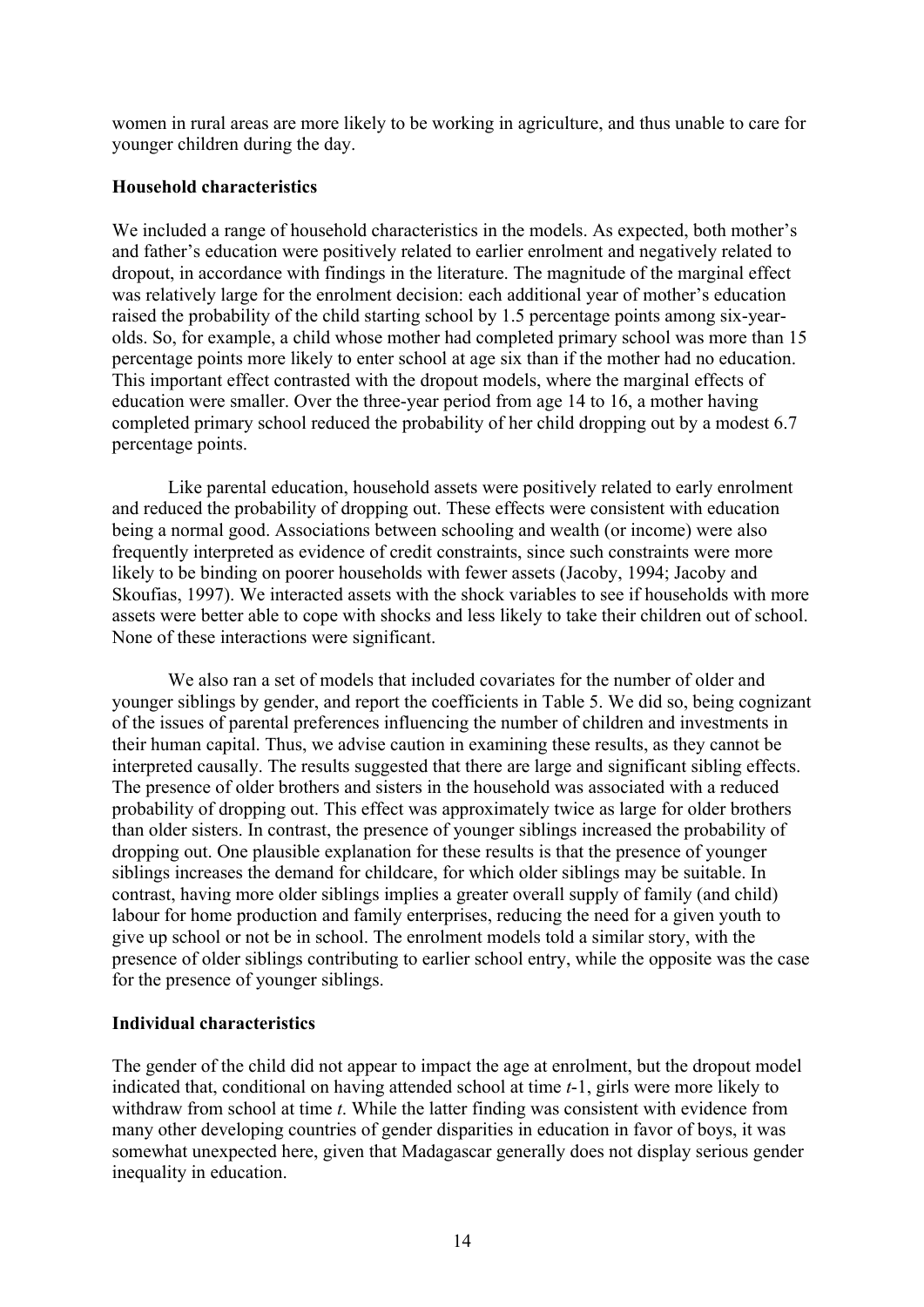Finally, we explored several other nonlinearities, including interacting age with shocks in the dropout model, in order to see whether older children were more or less likely to drop out following a shock. We found no significant relationships at the 10% level.

#### **Credit or labour market imperfections?**

As discussed in Section III, it was possible with our data to (partially) distinguish credit and labour market constraints as competing explanations for dropout in response to negative shocks, by interacting illness or death shocks for each parent with the gender of the child. As noted, given imperfect substitutability across gender in productive activities—such that it is easier for girls to substitute for mothers and boys for fathers—we would expect, given imperfect markets for hired labour, to find a stronger response of girls' schooling to maternal shocks and a stronger response of boys' schooling to paternal shocks. In contrast, no such differences would be observed if credit constraints alone were responsible for the effect of shocks on schooling decisions.

To test this hypothesis, we re-estimated the models including interactions of the shock variables with the gender of the child. The results (presented in Table 6) indicated that for both mother's and father's illness and death events, there were no significant differences in the (positive) responses of boys' and girls' dropout to these shocks. This suggests that labour market rigidities are not a significant factor in conditioning responses to parental shocks, but that credit constraints are a factor (since the shocks induced dropout for both girls and boys). These results, in other words, were consistent with Case 3 in Table 1. The apparent lack of influence of labour market rigidities—which would have predicted differential effects by gender to maternal and paternal shocks—may reflect the role of informal support (from extended family or neighbors) in helping households manage labour shortages, hence avoiding monitoring or other costs associated with hired labour. The finding that, instead, school dropout may result from credit market failures has broader implications, since it suggests that school attainment in general may also be constrained by a lack of access to credit.

#### **VII. Conclusion**

In this paper, we estimated hazard models for school enrolment and dropout in Madagascar, using an unusually rich data set with information on educational attainment and retrospective data on economic and health events experienced by households. We found that negative shocks do increase the probability of withdrawal from school: the hazard of dropout was positively and significantly related to parental death, illness and unemployment, and to asset shocks, including loss of livestock or land. Age at school entry appeared generally to be less affected by such events, likely reflecting the fact that young children have limited potential to contribute to household income or production to compensate for negative shocks to household resources, and possibly that the direct costs of schooling in the initial primary years are relatively small. On the other hand, we found that community and school characteristics, such as the presence of health and nutrition programs in school, the existence of private school alternatives and secondary schools in the community, had more significant impacts on the decision to enroll a child than on the decision to drop out. Among other factors, higher parental education and household wealth increased the duration of schooling.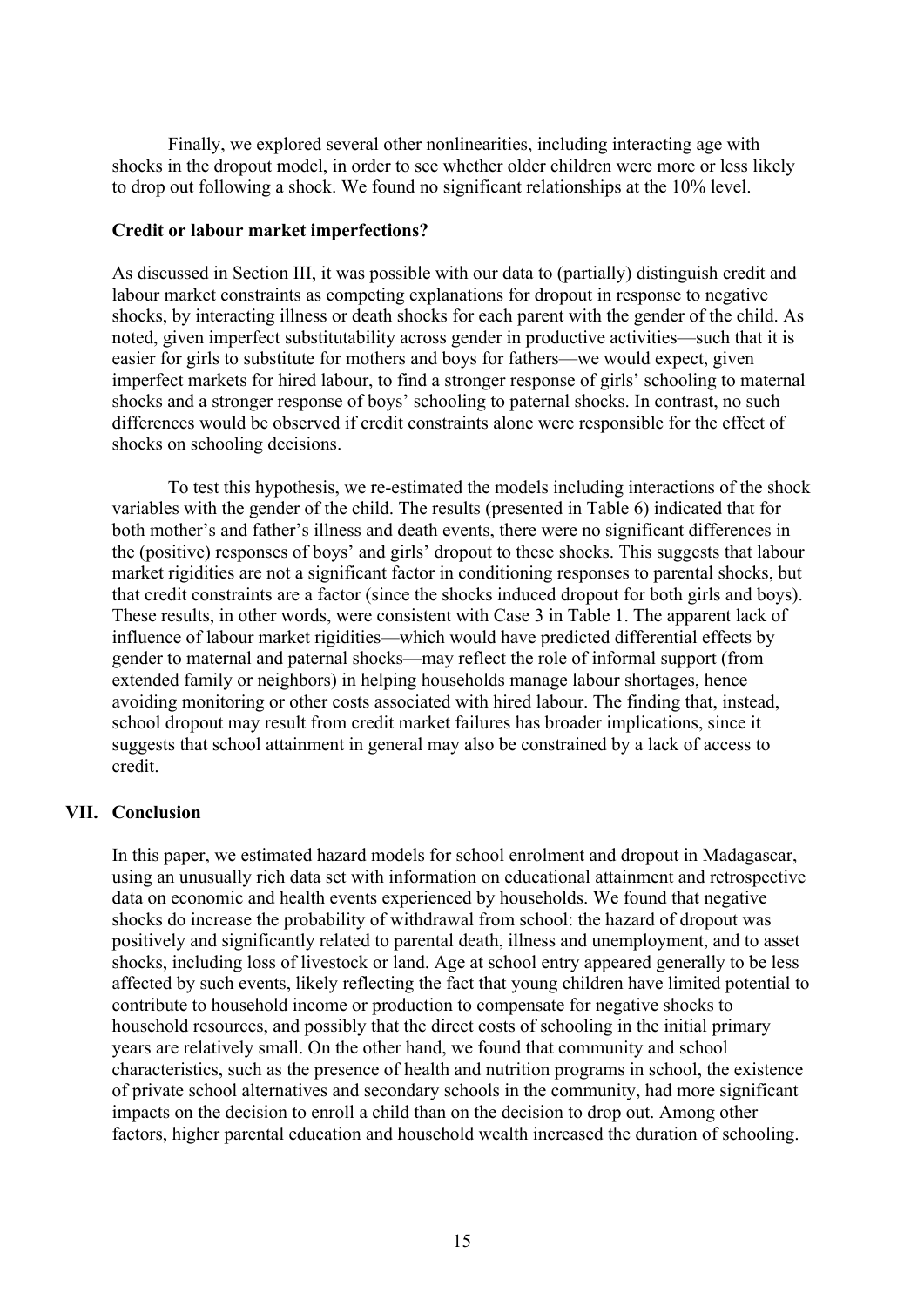We also developed a straightforward test for distinguishing the relative importance of credit market and labour market imperfections as constraints on schooling, where labour market imperfections refers to difficulties households face in sourcing outside labour for family enterprises or home production. We found that the likelihoods of girls and boys dropping out of school in response to a given parent's illness or death shock were similar in size, suggesting that access to alternative sources of labour is not a binding constraint on households' schooling investments, rather that credit constraints are likely the major factor. The test should be regarded as suggestive. It did not directly show that credit constraints affected schooling, only that labour market imperfections did not seem to play a role. Furthermore, this should not be taken to imply that households necessarily hire labour to replace incapacitated adult family members; it may also reflect well-functioning informal insurance in the form of supplementary labour from extended family and friends. Both results—as well as the negative association of early school leaving and household wealth are consistent with the presence of binding credit constraints on the education investment decisions of households. The evidence suggested that informal arrangements do not adequately insure households against these constraints.

The results of this study contribute to existing evidence that households in developing countries use their children as a risk-coping mechanism, pulling them out of school in response to large negative idiosyncratic shocks. Early dropout can have permanent impacts on human capital and earnings capacity, potentially leading to an intergenerational poverty trap. Policies that assist households to smooth income in times of stress—or provide access to credit so households can make long-term investments in education—can help to prevent this outcome.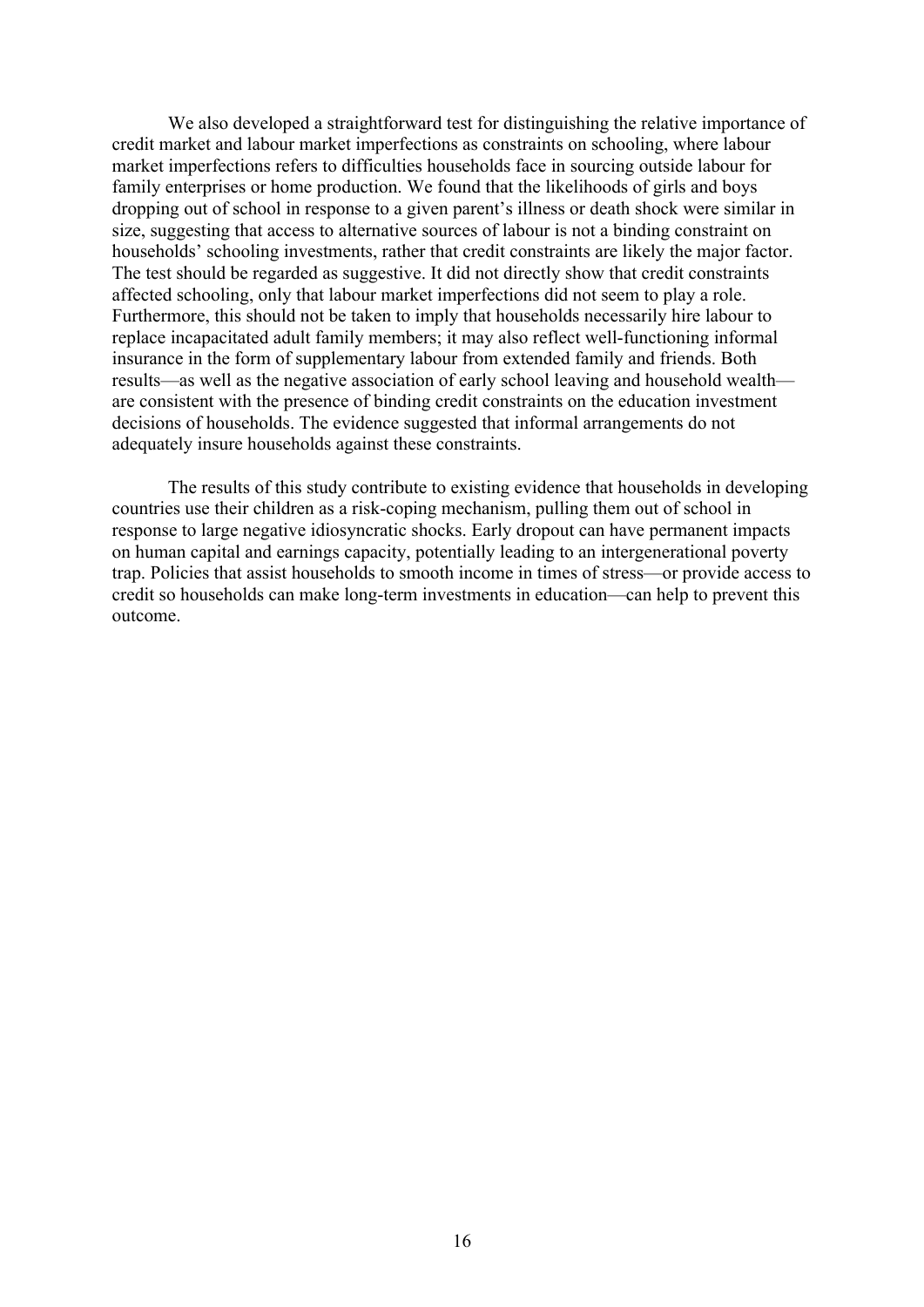#### **References**

- Appleton, S., Hoddinott, J. and Knight, J. (1996). 'Primary education as an input into postprimary education: a neglected benefit', *Oxford Bulletin of Economics and Statistics*, Vol. 58, pp. 211–219.
- Becker, G. (1965). 'A theory of the allocation of time', *Economic Journal*, Vol. 75, pp. 493– 517.

Beegle, K., Dehejia, R.H. and Gatti, R. (2006). 'Child labor and agricultural shocks', *Journal of Development Economics*, Vol. 81, pp. 80–96.

- Beegle, K., De Weerdt, J. and Dercon, S. (2007). '*The Long Run Impact of Orphanhood',* World Bank Policy Research Working Paper No. 4353, The World Bank, Washington, DC.
- Brown, P. and Park, A. (2002). 'Education and poverty in rural China', *Economics of Education Review*, Vol. 21, pp. 523–541.
- Burke, K. (2006). '*Orphans in Sub-Saharan Africa'*, *Mimeo*, Cortland State University of New York.
- Case A., Paxson, C. and Abledinger, J. (2004). 'Orphans in Africa: parental death, poverty, and school enrollment', *Demography*, Vol. 41, pp. 483–508.
- Chamberlain, G. (1984). 'Panel data' in Griliches, Z. and Intriligator, M. (eds.), *Handbook of Econometrics*, North Holland, Amsterdam, pp. 1247–1318.
- Duryea, S., Lam, D. and Levison, D. (2007). 'Effects of economic shocks on children's employment and schooling in Brazil', *Journal of Development Economics,* Vol. 84, pp. 188–214.
- Ersado, L. (2005). 'Child labor and schooling decisions in urban and rural areas: comparative evidence from Nepal, Peru, and Zimbabwe', *World Development*, Vol. 33, pp. 455–480.
- Fafchamps, M. (2003). *Rural Poverty, Risk and Development,* Edward Elgar, Cheltenham, UK.
- Fuller, B. and Liang, X. (1999). 'Which girls stay in school? The influence of family economy, social demands, and ethnicity in South Africa' in Bledsoe, C. H., Casterline, J. B., Johnson-Kuhn, J. A. and Haaga, J. G. (eds.), *Critical Perspectives on Schooling and Fertility in the Developing World*, National Academy Press, Washington, DC.
- Gertler, P., Martinez, S., Levine, D. and Bertozzi, S. (2003). '*Losing the Presence and Presents of Parents: How Parental Death Affects Children', Mimeo,* October 2003.
- Gertler, P. Levine, D.I. and Ames, M. (2004). 'Schooling and parental death', *The Review of Economics and Statistics*, Vol. 86, pp. 211–225.
- Glick, P. (1999). *'Patterns of Employment and Earnings in Madagascar',* ILO Working Paper 92, Cornell University, Ithaca, NY http://www.ilo.cornell.edu/images/wp92.pdf
- Glick, P. (2008). 'What policies will reduce gender schooling gaps in developing countries: evidence and interpretation', *World Development,* Vol. 36, pp. 1623–1646.
- Glick, P., Handy, C. and Sahn, D. (2014). *'Schooling, Marriage, and Childbearing in Madagascar',* CFNPP Working Paper No. 241, Cornell Food and Nutrition Policy Program, Ithaca, NY.
- Glick, P., Sahn, D. and Walker, T. (2011). '*Household Shocks and Education Investment in Madagascar',* CFNPP Working Paper No. 240, Cornell Food and Nutrition Policy Program, Ithaca, NY.
- Hoftijzer, M. and Paci, P. (2008). *'Making Work Pay in Madagascar: Employment, Growth and Poverty Reduction',* The World Bank, Washington, DC.
- Hotz, V.J. and Pantano, J. (2013). *'Strategic Parenting, Birth Order and School Performance',* NBER Working Paper No. 19542, Cambridge, MA.
- Jacoby, H.G. (1994). 'Borrowing constraints and progress through school: evidence from Peru', *Review of Economics and Statistics*, Vol. 76, pp. 151–160.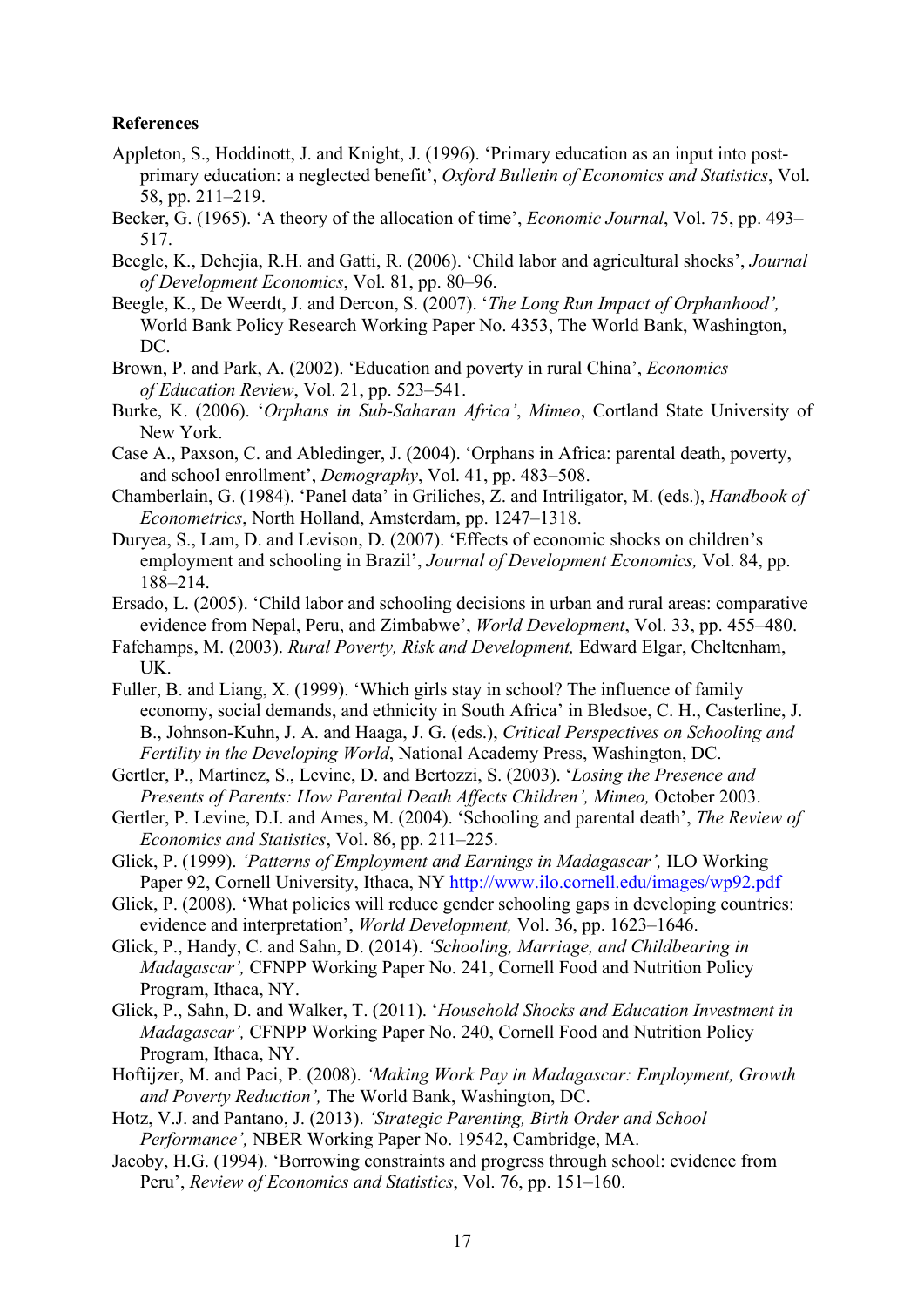- Jacoby, H.G. and Skoufias, E. (1997). "Risk, financial markets and human capital in a developing country', *Review of Economic Studies,* Vol. 65, pp. 311–335.
- Jensen, R. (2000). 'Agricultural volatility and investments in children', *American Economic Review*, Vol. 90, pp. 399–404.
- Lloyd, C.B. and Blanc, A.K. (1996). 'Children's schooling in sub-Saharan Africa: The role of fathers, mothers, and others', *Population and Development Review*, Vol. 22, pp. 265–298.
- Operario, D., Cluver, L. and Rees, H. (2008). 'Orphanhood and completion of compulsory school education among young people in South Africa: findings from a national representative survey', *Journal Of Research On Adolescence*, Vol. 18, pp. 173–186.
- Price, J. (2008). "Parent-child quality time: does birth order matter?' *Journal of Human Resources*, Vol. 43, pp. 240–265.
- Sahn, D.E. and Stifel, D. (2003). 'Exploring alternative measures of welfare in the absence of expenditure data', *Review of Income and Wealth*, Vol. 49, pp. 463–489.
- Sawada, Y. (2003). *'Income Risks, Gender and Human Capital Investment in a Developing Country', Mimeo,* University of Tokyo.
- Sawada, Y. and Lokshin, M. (1999). *'Household Schooling Decisions in Rural Pakistan',* Policy Research Working Paper No. 2541, The World Bank, Washington, DC.
- Suryadarma, D., Pakpahan, Y. M. and Suryahadi, A. (2009). '*The Effects of Parental Death and Chronic Poverty on Children's Education and Health: Evidence from Indonesia',* SMERU Working Paper, Chronic Poverty Research Centre, Jakarta, Indonesia.
- Townsend, R.M. (1994). "Risk and insurance in Village India', *Econometrica*, Vol. 62, pp. 539–591.
- Udry, C. (1994). 'Risk and insurance in a rural credit market: an empirical investigation in Northern Nigeria', *Review of Economic Studies*, Vol. 61, pp. 495–526.
- World Bank (2008). *'The Challenge of Expanding Secondary Education and Training in Madagascar',* Africa Region Human Development Department Working Paper No. 141, The World Bank, Washington, DC.
- World Bank (2014). EdStats database, http://databank.worldbank.org/data/home.aspx

.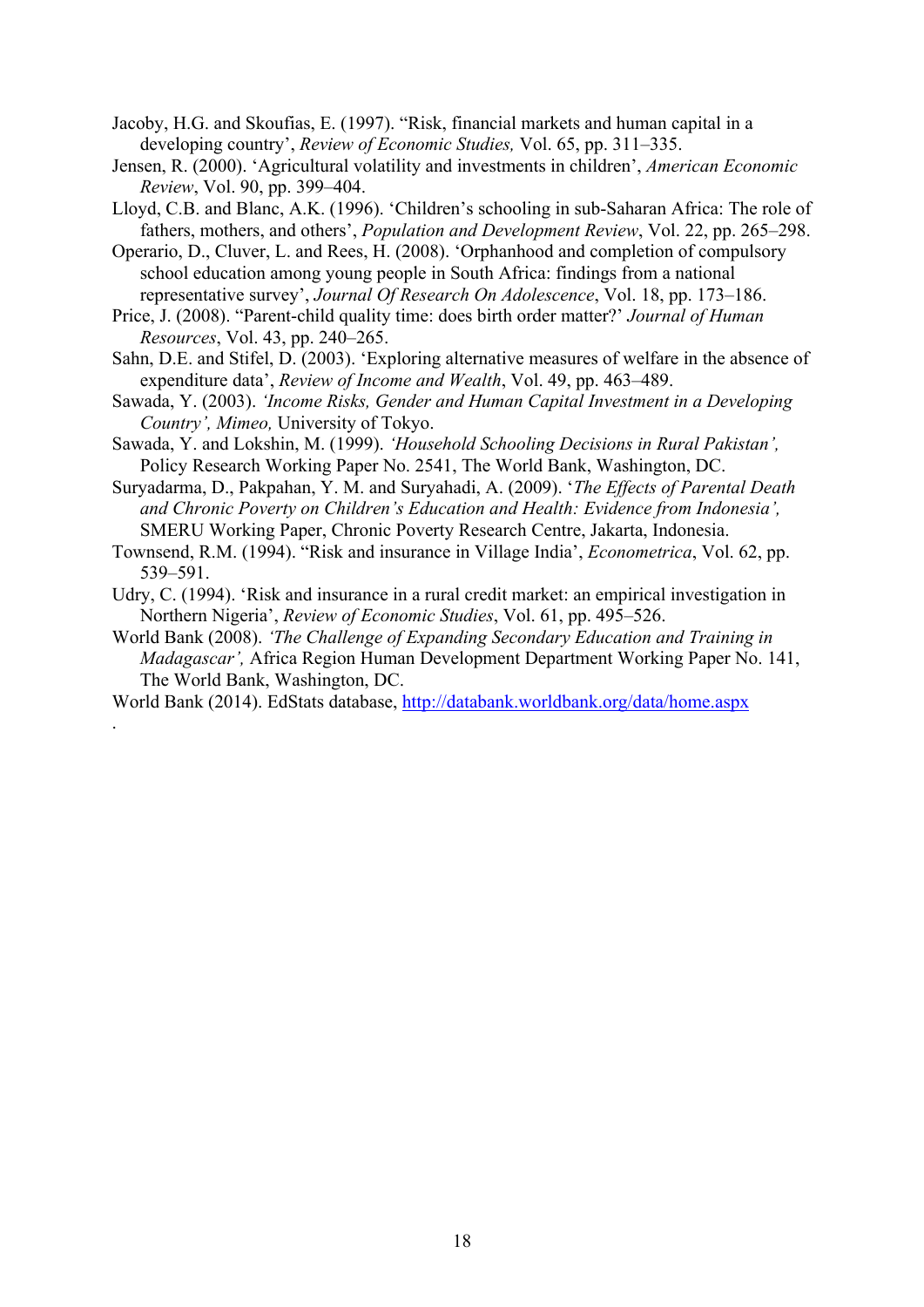### TABLE 1

|                              |            |                                                                                                   | Credit market constraints                                                                         |
|------------------------------|------------|---------------------------------------------------------------------------------------------------|---------------------------------------------------------------------------------------------------|
|                              |            | N <sub>0</sub>                                                                                    | Yes                                                                                               |
| Labour market<br>constraints | No         | 1. No effect of mother's or<br>father's shock on boys or<br>girls                                 | 3. Equal effects of mother's<br>and father's shocks on boys<br>and girls                          |
|                              | <b>Yes</b> | 2. Father's shock has a<br>greater effect on boys,<br>mother's shock a greater<br>effect on girls | 4. Father's shock has a<br>greater effect on boys,<br>mother's shock a greater<br>effect on girls |

*Effects of parental health or mortality shocks on schooling, by market constraint*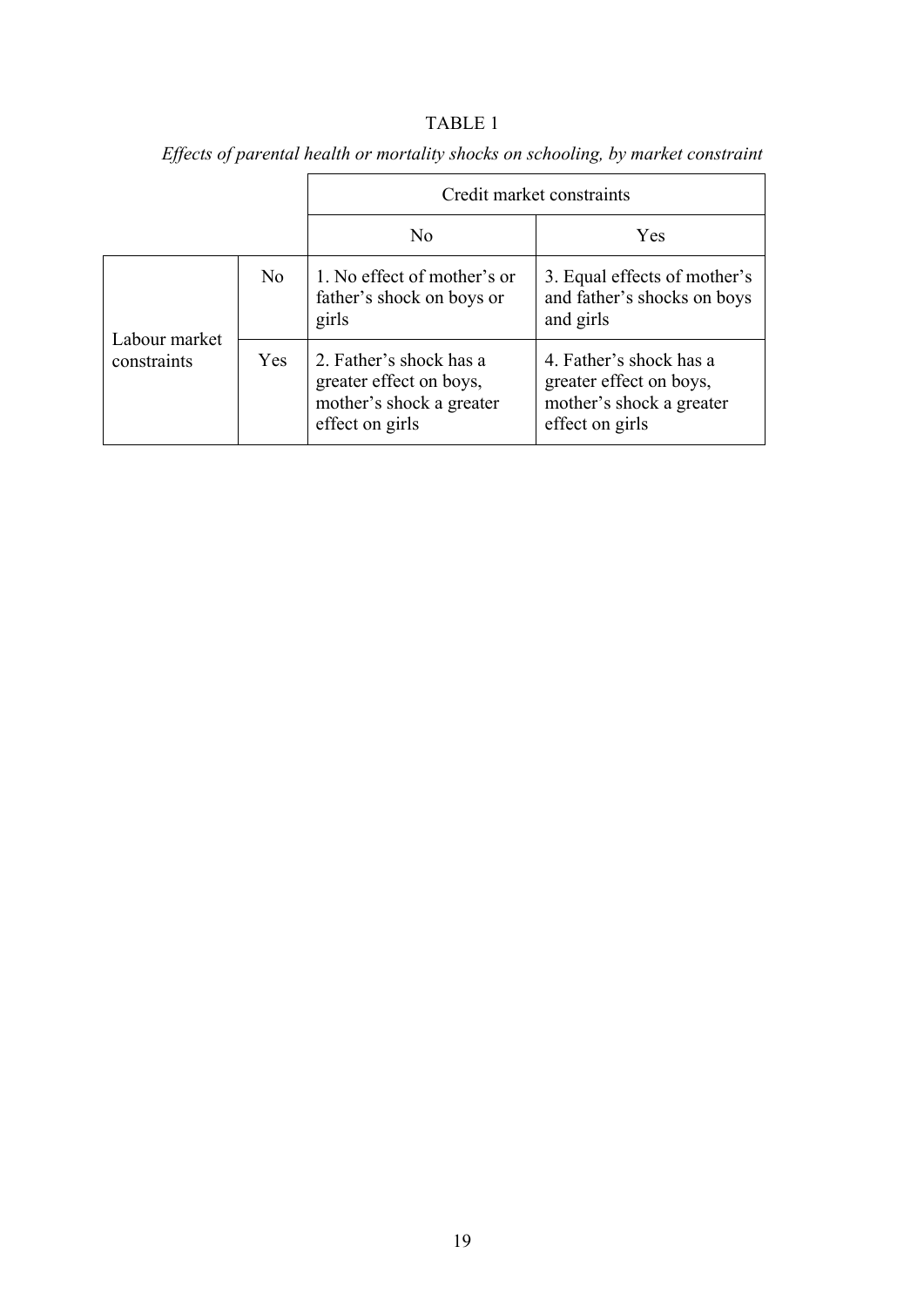#### TABLE 2

#### *Summary Statistics*

|                                                     | <b>Sample for Enrolment Model</b> |          |       |                                  | <b>Sample for Dropout Model</b> |      |        |           |                  |              |
|-----------------------------------------------------|-----------------------------------|----------|-------|----------------------------------|---------------------------------|------|--------|-----------|------------------|--------------|
| Variable                                            | $\mathbf N$                       | Mean     | SD    | Min                              | Max                             | N    | Mean   | <b>SD</b> | Min              | Max          |
| Dropped out / Enrolled                              | 3511                              | 0.900    | 0.300 | $\boldsymbol{0}$                 | 1                               | 4109 | 0.128  | 0.334     | $\boldsymbol{0}$ | 1            |
| Demographic variables                               |                                   |          |       |                                  |                                 |      |        |           |                  |              |
| Male                                                | 3511                              | 0.493    | 0.500 | $\boldsymbol{0}$                 | 1                               | 4109 | 0.481  | 0.500     | $\boldsymbol{0}$ | 1            |
| Mother years education                              | 3512                              | 4.370    | 3.467 | $\boldsymbol{0}$                 | 17                              | 4110 | 4.654  | 3.522     | $\boldsymbol{0}$ | 17           |
| Father years education                              | 3512                              | 5.164    | 3.828 | $\boldsymbol{0}$                 | 17                              | 4110 | 5.412  | 3.864     | $\boldsymbol{0}$ | 17           |
| Asset index                                         | 3511                              | $-0.061$ | 0.855 | $\overline{\phantom{a}}$<br>0.69 | 4.14                            | 4109 | 0.046  | 0.948     | 0.69             | 4.18         |
| Older brothers                                      | 3511                              | 1.204    | 1.197 | $\boldsymbol{0}$                 | 8                               | 3947 | 0.857  | 1.054     | $\boldsymbol{0}$ | 7            |
| Older sisters                                       | 3511                              | 1.198    | 1.128 | $\boldsymbol{0}$                 | 7                               | 3947 | 0.747  | 0.915     | $\boldsymbol{0}$ | 5            |
| Younger brothers                                    | 3511                              | 0.441    | 0.671 | $\boldsymbol{0}$                 | 5                               | 3947 | 0.921  | 0.959     | $\boldsymbol{0}$ | 7            |
| Younger sisters                                     | 3511                              | 0.430    | 0.665 | $\boldsymbol{0}$                 | 5                               | 3947 | 0.935  | 0.976     | $\boldsymbol{0}$ | 7            |
| <b>Shock variables</b>                              |                                   |          |       |                                  |                                 |      |        |           |                  |              |
| Mother died                                         | 3511                              | 0.008    | 0.087 | $\boldsymbol{0}$                 | 1                               | 4109 | 0.020  | 0.142     | $\boldsymbol{0}$ | 1            |
| Father died                                         | 3511                              | 0.016    | 0.125 | $\boldsymbol{0}$                 | $\mathbf{1}$                    | 4109 | 0.043  | 0.203     | $\boldsymbol{0}$ | $\mathbf{1}$ |
| Mother sick                                         | 3511                              | 0.003    | 0.056 | $\boldsymbol{0}$                 | $\mathbf{1}$                    | 4109 | 0.012  | 0.107     | $\boldsymbol{0}$ | 1            |
| Father sick                                         | 3511                              | 0.008    | 0.089 | $\boldsymbol{0}$                 | $\mathbf{1}$                    | 4109 | 0.021  | 0.143     | $\boldsymbol{0}$ | $\mathbf{1}$ |
| Parent lost job                                     | 3511                              | 0.017    | 0.130 | $\theta$                         | $\mathbf{1}$                    | 4110 | 0.052  | 0.223     | $\boldsymbol{0}$ | 1            |
| Income shock                                        | 3511                              | 0.121    | 0.326 | $\theta$                         | 1                               | 4109 | 0.282  | 0.450     | $\boldsymbol{0}$ | 1            |
| Asset shock                                         | 3511                              | 0.027    | 0.162 | $\boldsymbol{0}$                 | $\mathbf{1}$                    | 4109 | 0.056  | 0.230     | $\boldsymbol{0}$ | 1            |
| <b>School characteristics</b>                       |                                   |          |       |                                  |                                 |      |        |           |                  |              |
| Principal years experience                          | 3511                              | 11.010   | 8.986 | $\boldsymbol{0}$                 | 36                              | 4109 | 11.340 | 8.702     | $\boldsymbol{0}$ | 36           |
| Principal years education                           | 3511                              | 10.885   | 1.829 | 9                                | 18                              | 4109 | 10.881 | 1.878     | 9                | 18           |
| Private school                                      | 3511                              | 0.180    | 0.378 | $\boldsymbol{0}$                 | $\mathbf{1}$                    | 4109 | 0.201  | 0.395     | $\boldsymbol{0}$ | $\mathbf{1}$ |
| Part-time school                                    | 3511                              | 0.060    | 0.234 | $\boldsymbol{0}$                 | 1                               | 4109 | 0.048  | 0.210     | $\boldsymbol{0}$ | 1            |
| Separate boys/girls toilets                         | 3511                              | 0.165    | 0.371 | $\boldsymbol{0}$                 | $\mathbf{1}$                    | 4109 | 0.379  | 0.485     | $\boldsymbol{0}$ | 1            |
| Teacher years experience                            | 3511                              | 0.701    | 0.292 | $\boldsymbol{0}$                 | $\mathbf{1}$                    | 4109 | 0.727  | 0.265     | $\boldsymbol{0}$ | 1            |
| Teacher years education<br>Proportion of classrooms | 3511                              | 0.551    | 0.330 | $\boldsymbol{0}$                 | $\mathbf{1}$                    | 4109 | 0.535  | 0.335     | $\boldsymbol{0}$ | 1            |
| with blackboards                                    | 3511                              | 0.950    | 0.191 | $\boldsymbol{0}$                 | 1                               | 4109 | 0.954  | 0.174     | $\boldsymbol{0}$ | 1            |
| <b>Village characteristics</b>                      |                                   |          |       |                                  |                                 |      |        |           |                  |              |
| Urban                                               | 3511                              | 0.232    | 0.422 | $\boldsymbol{0}$                 | 1                               | 4109 | 0.261  | 0.439     | $\boldsymbol{0}$ | 1            |
| Secaline                                            | 3511                              | 0.259    | 0.438 | $\boldsymbol{0}$                 | 1                               | 4109 | 0.354  | 0.478     | $\boldsymbol{0}$ |              |
| Access to piped water                               | 3512                              | 0.460    | 0.483 | $\boldsymbol{0}$                 | 1                               | 4110 | 0.500  | 0.481     | $\boldsymbol{0}$ | 1            |
| Access to electricity                               | 3512                              | 0.108    | 0.284 | $\boldsymbol{0}$                 | $\mathbf{1}$                    | 4110 | 0.123  | 0.297     | $\boldsymbol{0}$ | 1            |
| Upper school in area                                | 3512                              | 0.785    | 0.391 | $\boldsymbol{0}$                 | $\mathbf{1}$                    | 4110 | 0.820  | 0.358     | $\boldsymbol{0}$ | $\mathbf{1}$ |
| <b>Regions</b>                                      |                                   |          |       |                                  |                                 |      |        |           |                  |              |
| Tana                                                | 3512                              | 0.225    | 0.417 | $\boldsymbol{0}$                 | 1                               | 4109 | 0.224  | 0.417     | $\boldsymbol{0}$ | 1            |
| Fianar                                              | 3512                              | 0.219    | 0.413 | $\boldsymbol{0}$                 | $\mathbf{1}$                    | 4109 | 0.233  | 0.423     | $\boldsymbol{0}$ | 1            |
| Toamasina                                           | 3512                              | 0.171    | 0.377 | $\boldsymbol{0}$                 | $\mathbf{1}$                    | 4109 | 0.167  | 0.373     | $\boldsymbol{0}$ | 1            |
| Mahajanga                                           | 3512                              | 0.134    | 0.341 | $\boldsymbol{0}$                 | $\mathbf{1}$                    | 4109 | 0.131  | 0.337     | $\boldsymbol{0}$ | 1            |
| Toliara                                             | 3512                              | 0.152    | 0.359 | $\boldsymbol{0}$                 | $\mathbf{1}$                    | 4109 | 0.152  | 0.359     | $\boldsymbol{0}$ | 1            |
| Antsiranana                                         | 3512                              | 0.099    | 0.298 | $\boldsymbol{0}$                 | $\mathbf{1}$                    | 4109 | 0.094  | 0.292     | $\boldsymbol{0}$ | $\mathbf{1}$ |
|                                                     |                                   |          |       |                                  |                                 |      |        |           |                  |              |

*Notes:* Dropout sample: Children aged 10-17 in 2004 who attended school in any of the ten years 1995 to 2004.

Enrollment sample: Children aged 6-12 who had not yet enrolled in any of the ten years 1995 to 2004.

Shock statistics are the proportion of children whose households experienced the shock at least once over the 10-year reference period.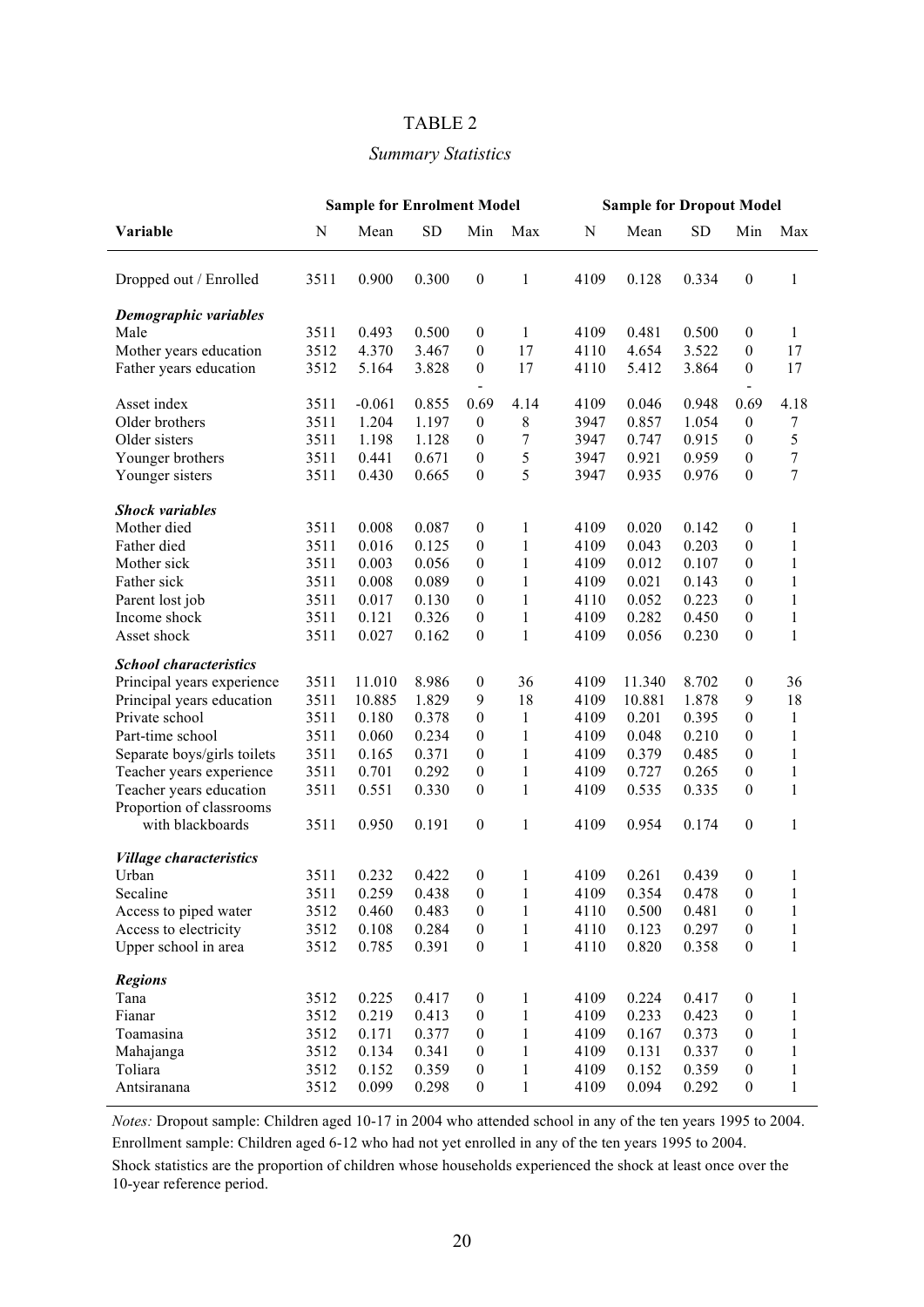#### TABLE 3 *Model estimates*

|                                  | <b>Enrolment Model</b> |           | <b>Dropout Model</b> |           |  |  |
|----------------------------------|------------------------|-----------|----------------------|-----------|--|--|
| Variable                         | Coef.                  | Std. Err. | Coef.                | Std. Err. |  |  |
|                                  |                        |           |                      |           |  |  |
| Male                             | $-0.049$               | 0.057     | $-0.303**$           | 0.147     |  |  |
| Mother's years education         | $0.063***$             | 0.011     | $-0.088***$          | 0.029     |  |  |
| Father's years education         | $0.050***$             | 0.009     | $-0.123***$          | 0.031     |  |  |
| Asset index                      | 0.198***               | 0.046     | $-0.410***$          | 0.127     |  |  |
| Secaline                         | $0.265***$             | 0.075     | $-0.528***$          | 0.156     |  |  |
| Access to piped water            | 0.041                  | 0.063     | $-0.165$             | 0.142     |  |  |
| Access to electricity            | $-0.053$               | 0.128     | 0.572                | 0.356     |  |  |
| Upper school in area             | $0.175**$              | 0.079     | $-0.803***$          | 0.213     |  |  |
| Urban                            | $-0.195**$             | 0.091     | $-0.196$             | 0.21      |  |  |
| Mother died at t                 | $-0.078$               | 0.448     | 1.287**              | 0.514     |  |  |
| Mother died at t-1 or t-2        | 0.093                  | 0.314     | 0.484                | 0.600     |  |  |
| Father died at t                 | $-0.083$               | 0.305     | 1.519***             | 0.411     |  |  |
| Father died at t-1 or t-2        | 0.080                  | 0.225     | $0.802**$            | 0.407     |  |  |
| Mother sick at t                 | 0.457                  | 0.666     | $1.640**$            | 0.757     |  |  |
| Father sick at t                 | $0.978**$              | 0.460     | $1.561***$           | 0.542     |  |  |
| Parent lost job at t             | 0.191                  | 0.296     | $-0.116$             | 0.558     |  |  |
| Parent lost job at t-1 or t-2    | 0.194                  | 0.246     | $0.671*$             | 0.383     |  |  |
| Income shock at t                | 0.151                  | 0.105     | $-0.212$             | 0.183     |  |  |
| Income shock at t-1 or t-2       | $-0.160$               | 0.104     | 0.005                | 0.174     |  |  |
| Asset shock at t                 | 0.293                  | 0.230     | 0.284                | 0.352     |  |  |
| Asset shock at t-1 or t-2        | 0.291                  | 0.186     | $0.962***$           | 0.298     |  |  |
| Principal years experience       | 0.002                  | 0.004     | 0.009                | 0.009     |  |  |
| Principal years education        | $-0.044**$             | 0.021     | 0.058                | 0.050     |  |  |
| Private school                   | $0.234**$              | 0.091     | $-0.659***$          | 0.237     |  |  |
| Part-time school                 | $-0.190$               | 0.124     | $0.480*$             | 0.263     |  |  |
| Separate toilets                 | 0.164                  | 0.103     | 0.073                | 0.197     |  |  |
| Separate toilets $\times$ female | $-0.005$               | 0.138     | $-0.102$             | 0.239     |  |  |
| Teacher's years experience       | $-0.187*$              | 0.113     | $-0.439$             | 0.274     |  |  |
| Teacher's years education        | $-0.078$               | 0.104     | $-0.237$             | 0.250     |  |  |
| Proportion blackboards           | 0.010                  | 0.152     | $0.615*$             | 0.372     |  |  |
| Observations                     | 8,385                  |           | 28,264               |           |  |  |
| Groups                           | 3,511                  |           | 4,109                |           |  |  |

*Notes:* Individual-level random-effects logit models. Dependent variable: enrolled/dropped out during year.

Controls for village, age and year at risk included (not reported). Full results available from the authors upon request.

\*\*\* denotes significant at 1%, \*\* at 5% and \* at 10%.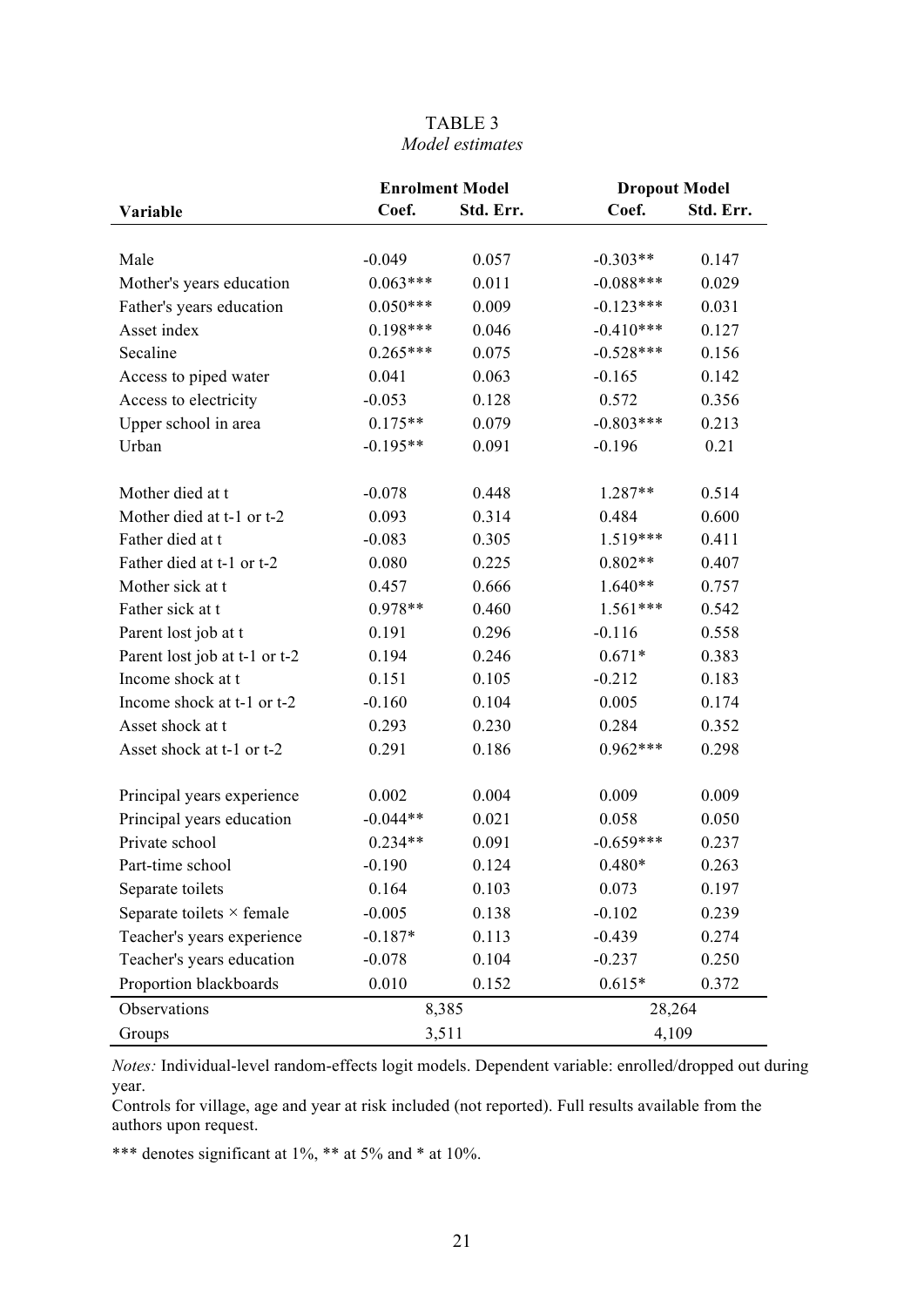|                            | <b>Enrolment Model</b> |           |                |           |            | <b>Dropout Model</b> |            |            |                      |  |
|----------------------------|------------------------|-----------|----------------|-----------|------------|----------------------|------------|------------|----------------------|--|
| All                        |                        | Age       |                |           | All        | Age                  |            |            |                      |  |
| Variable                   | ages                   | 6         | $\overline{7}$ | 8         | ages       | 13                   | 14         | 15         | 16                   |  |
| Mother died                | $-1.5$                 | $-1.8$    | $-1.8$         | $-1.8$    | $2.7^*$    | 5.6                  | $7.7^*$    | $10.4^*$   | $12.6*$              |  |
| Father died                | $-1.6$                 | $-1.9$    | $-1.9$         | $-1.9$    | $3.5***$   | $7.2***$             | $9.8***$   | $13.1***$  | $15.8***$            |  |
| Mother sick                | 9.1                    | 10.6      | 9.7            | 9.6       | 4.0        | 8.3                  | 11.2       | 14.8       | 17.7                 |  |
| Father sick                | $19.6***$              | $21.8***$ | $19.0***$      | $18.6***$ | $3.6*$     | $7.6*$               | $10.3*$    | $13.7^*$   | $16.5***$            |  |
| Parent lost<br>job         | 3.8                    | 4.5       | 4.2            | 4.2       | $-0.1$     | $-0.3$               | $-0.4$     | $-0.6$     | $-0.7$               |  |
| Income<br>shock            | 3.0                    | 3.6       | 3.4            | 3.3       | $-0.2$     | $-0.5$               | $-0.7$     | $-1.0$     | $-1.3$               |  |
| Asset shock                | 5.8                    | 6.9       | 6.4            | 6.3       | 0.4        | 0.8                  | 1.1        | 1.6        | 2.0                  |  |
| Mother's<br>education      | $1.2***$               | $1.5***$  | $1.4***$       | $1.4***$  | $-0.1***$  | $-0.2$ ***           | $-0.3***$  | $-0.4***$  | $-0.6***$            |  |
| Father's<br>education      | $1.0***$               | $1.2***$  | $1.1***$       | $1.1***$  | $-0.2$ *** | $-0.3***$            | $-0.4***$  | $-0.6$ *** | $-0.8$ ***           |  |
| Secaline                   | $5.2***$               | $6.2***$  | $5.9***$       | $5.8***$  | $-0.6$ *** | $-1.3***$            | $-1.9***$  | $-2.7***$  | $-3.4***$            |  |
| Upper<br>school<br>Private | $3.4***$               | $4.1***$  | $3.9***$       | $3.9***$  | $-1.0***$  | $-2.0***$            | $-2.8$ *** | $-4.1$ *** | $-5.2***$            |  |
| school                     | $4.6***$               | $5.5***$  | $5.3***$       | $5.2***$  | $-0.8$ *** | $-1.6***$            | $-2.3$ *** | $-3.3***$  | $-4.2$ <sup>**</sup> |  |

TABLE 4 *Contemporaneous marginal effects of shocks and characteristics*

*Notes:* The marginal effects are point estimates of the percentage point increase in the probability of enrollment/dropout (*over* the baseline) for children whose household suffered that shock in the current period. In calculating the marginal effects, we set all other regressors to their sample averages.

\*\*\* denotes significant at 1%, \*\* at 5% and \* at 10%.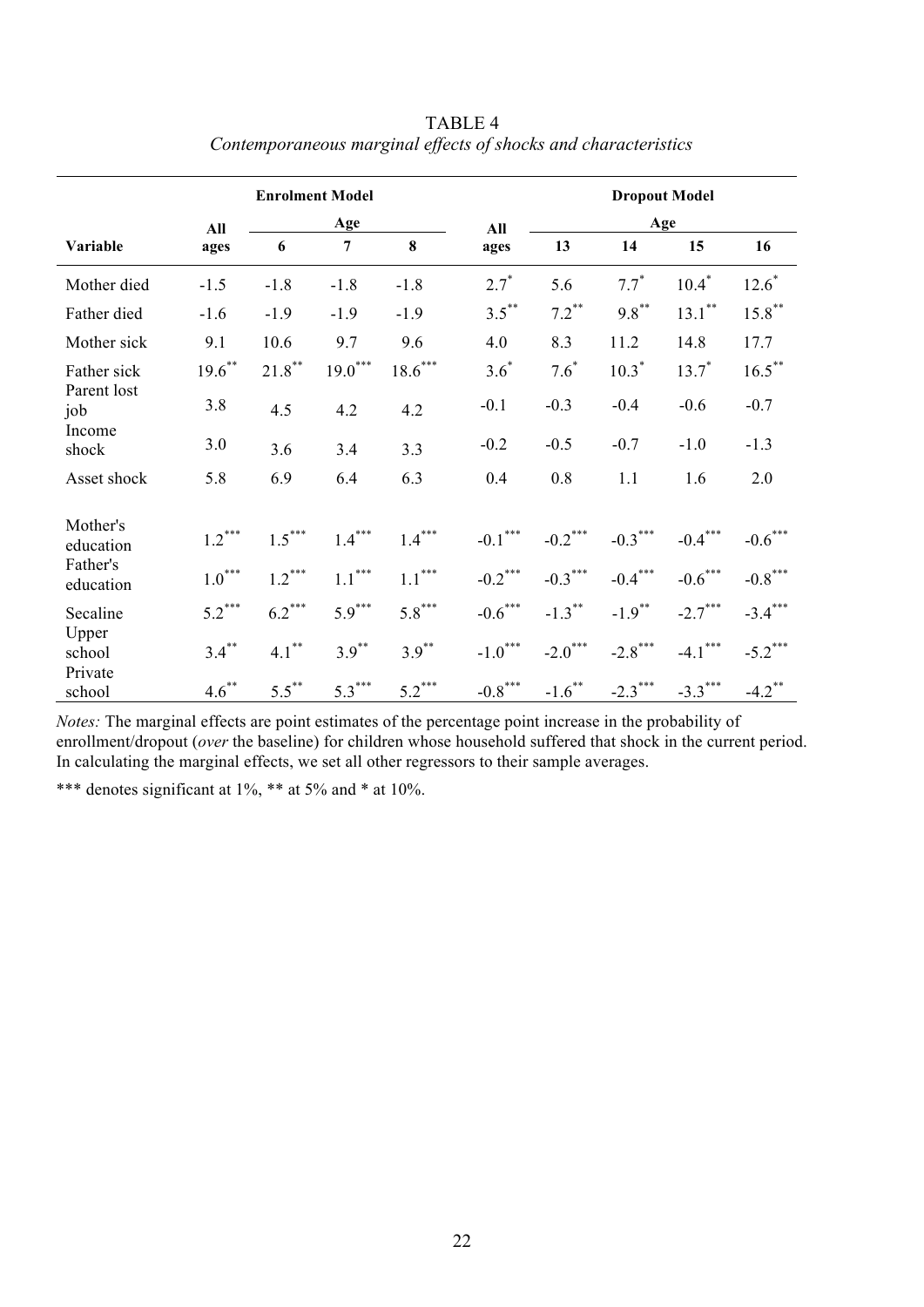|                     |            | <b>Enrolment model</b> | <b>Dropout model</b> |                    |  |
|---------------------|------------|------------------------|----------------------|--------------------|--|
| Variable            | Coef.      | Std. Err.              | Coef.                | Std. Err.<br>0.092 |  |
| Older brothers      | 0.042      | 0.026                  | $-0.360***$          |                    |  |
| Older sisters       | $0.064**$  | 0.029                  | $-0.182**$           | 0.092              |  |
| Younger brothers    | $-0.114**$ | 0.049                  | $0.199***$           | 0.068              |  |
| Younger sisters     | $-0.110**$ | 0.047                  | $0.218***$           | 0.066              |  |
| <b>Observations</b> |            | 8,385                  | 28,095               |                    |  |
| Groups              |            | 3,511                  | 3,947                |                    |  |

TABLE 5 *Coefficient estimates for sibling variables*

*Notes:* Individual-level random-effects logit models. Dependent variables: enrolled and dropped out during year, respectively. Enrollment sample includes one observation for each child aged 6 or over, and not enrolled in the previous year, during the 10 years 1995 to 2004. Dropout sample includes all children enrolled in a given year, with one observation for each child enrolled in the 10 years 1995 to 2004. Models include controls for village, age and year at risk, as well as all variables in Table 3 (not shown). Full results available from the authors upon request.

\*\*\* denotes significant at  $1\%$ , \*\* at  $5\%$  and \* at  $10\%$ .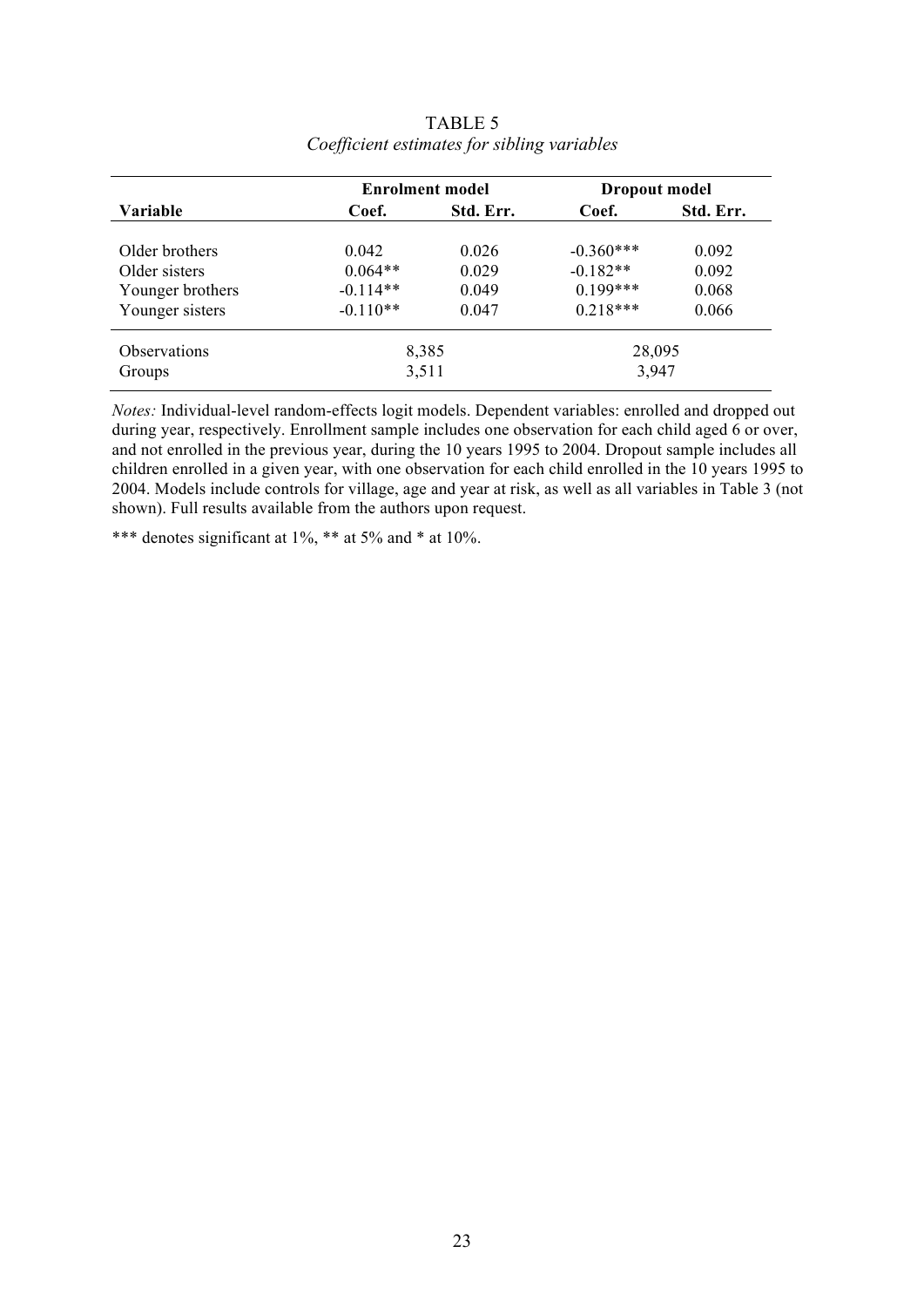|                               |            | <b>Enrolment Model</b> | <b>Dropout Model</b> |           |  |  |
|-------------------------------|------------|------------------------|----------------------|-----------|--|--|
| Variable                      | Coef.      | Std. Err.              | Coef.                | Std. Err. |  |  |
|                               |            |                        |                      |           |  |  |
| Mother died at t              | 0.142      | 0.607                  | $1.617***$           | 0.598     |  |  |
| interacted with female        | $-0.450$   | 0.892                  | $-1.090$             | 1.038     |  |  |
| Mother died at t-1 or t-2     | 0.165      | 0.497                  | 0.378                | 0.806     |  |  |
| interacted with female        | $-0.114$   | 0.640                  | 0.072                | 1.142     |  |  |
| Father died at t              | 0.088      | 0.453                  | $1.666***$           | 0.598     |  |  |
| interacted with female        | $-0.300$   | 0.612                  | $-0.283$             | 0.774     |  |  |
| Father died at t-1 or t-2     | 0.018      | 0.340                  | 0.708                | 0.581     |  |  |
| interacted with female        | 0.120      | 0.454                  | 0.101                | 0.735     |  |  |
| Mother sick at t              | $-16.910$  | 2763.0                 | 1.195                | 1.198     |  |  |
| interacted with female        | 18.440     | 2763.0                 | 0.682                | 1.492     |  |  |
| Father sick at t              | $1.600***$ | 0.612                  | $1.957***$           | 0.742     |  |  |
| interacted with female        | $-1.403$   | 0.918                  | $-0.816$             | 1.053     |  |  |
| Parent lost job at t          | 0.385      | 0.371                  | $-0.101$             | 0.776     |  |  |
| interacted with female        | $-0.383$   | 0.634                  | $-0.261$             | 1.130     |  |  |
| Parent lost job at t-1 or t-2 | 0.101      | 0.327                  | $-0.239$             | 0.767     |  |  |
| interacted with female        | 0.125      | 0.498                  | 1.307                | 0.869     |  |  |
| Income shock at t             | $0.249*$   | 0.152                  | $-0.003$             | 0.251     |  |  |
| interacted with female        | $-0.204$   | 0.210                  | $-0.407$             | 0.360     |  |  |
| Income shock at t-1 or t-2    | $-0.163$   | 0.146                  | 0.233                | 0.242     |  |  |
| interacted with female        | 0.016      | 0.206                  | $-0.422$             | 0.341     |  |  |
| Asset shock at t              | $0.601*$   | 0.315                  | $-0.600$             | 0.650     |  |  |
| interacted with female        | $-0.644$   | 0.460                  | 1.439*               | 0.776     |  |  |
| Asset shock at t-1 or t-2     | 0.435      | 0.285                  | $0.897**$            | 0.394     |  |  |
| interacted with female        | $-0.246$   | 0.370                  | 0.042                | 0.521     |  |  |
| Observations                  |            | 8,385                  | 28,102               |           |  |  |
| Groups                        |            | 3,511                  | 3,947                |           |  |  |

TABLE 6 *Coefficient estimates for gender—shock interactions*

*Notes:* Individual-level random-effects logit model. Dependent variable: dropped out during year.

Sample includes all children enrolled in a given year, with one observation for each child enrolled in the ten years 1995 to 2004.

Includes controls for village, age and year at risk, and the school-specific variables listed in Table 3 (excluded here for parsimony).

\*\*\* denotes significant at 1%, \*\* at 5% and \* at 10%.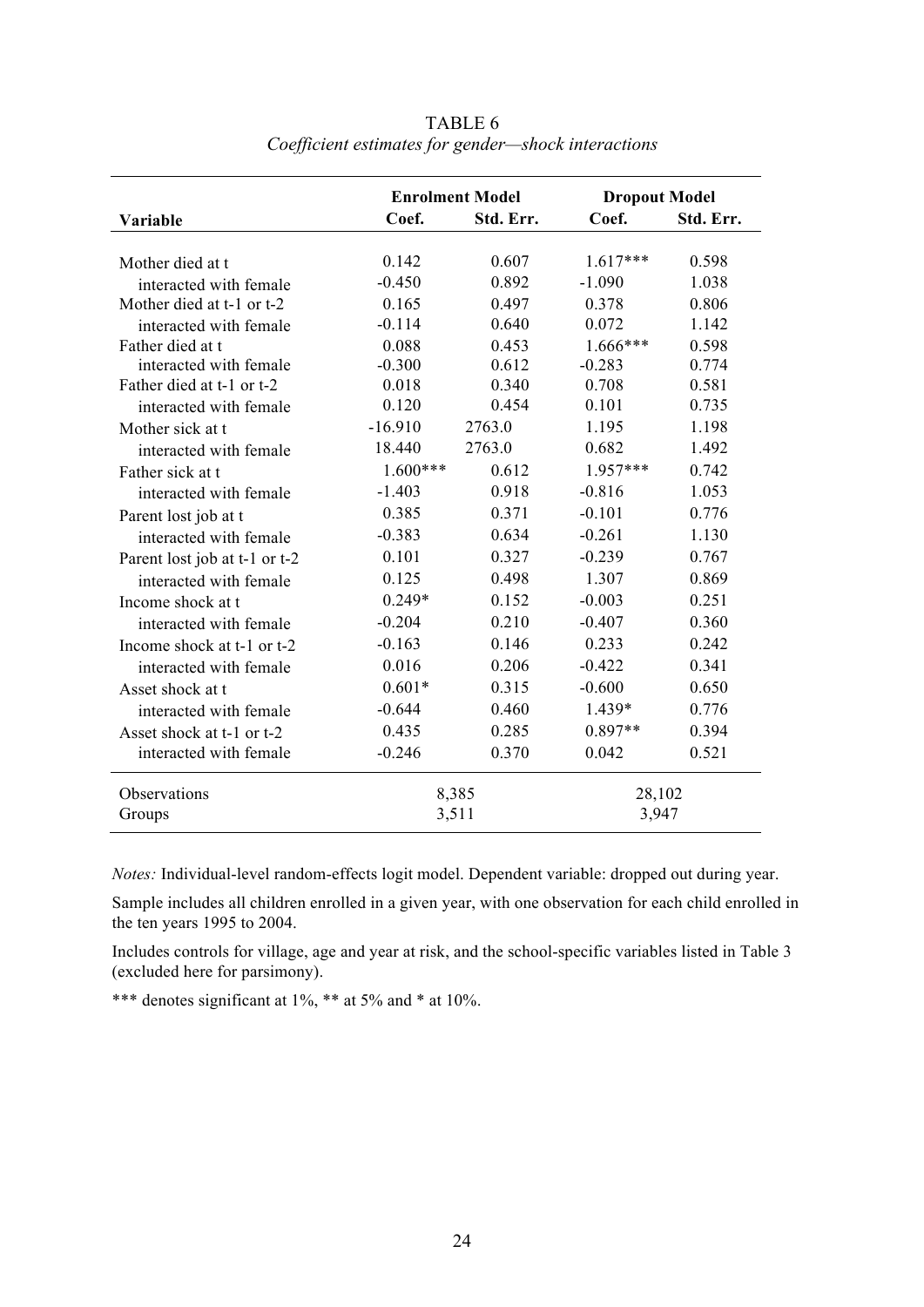1a. Farm work



1b. House work



Figure 1. Time use by gender and school attendance status